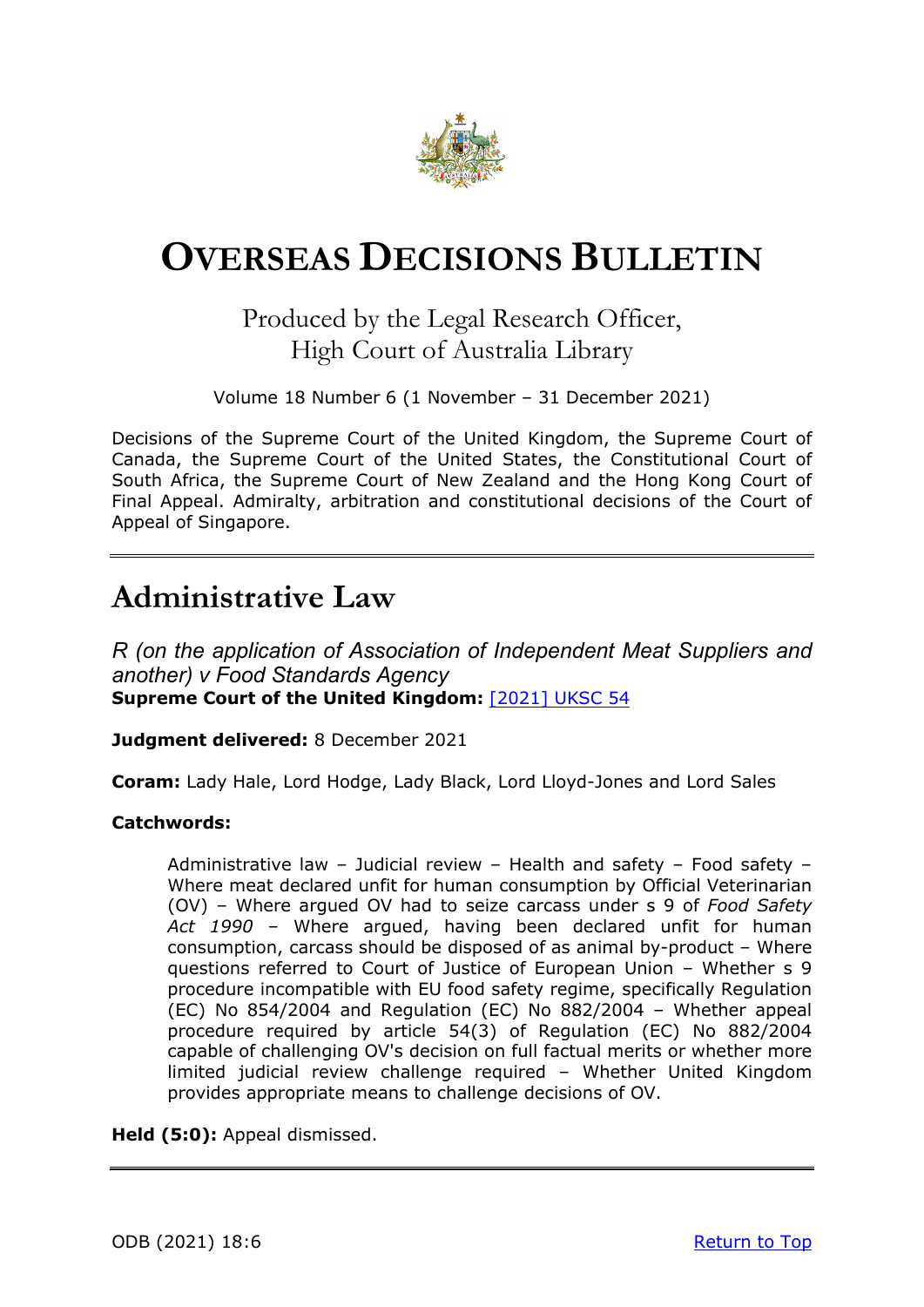## **Admiralty**

*Alize 1954 & Anor v Allianz Elementar Versicherungs AG & Ors* **Supreme Court of the United Kingdom:** [\[2021\] UKSC 51](https://www.supremecourt.uk/cases/docs/uksc-2020-0071-judgment.pdf)

**Judgment delivered:** 10 November 2021

**Coram:** Lord Reed, Lord Briggs, Lady Arden, Lord Hamblen and Lord Leggatt

### **Catchwords:**

Admiralty – Unseaworthiness – Negligence – Due diligence – Navigational errors – Defective passage plan – Where appellants owners of cargo ship *CAM CGM LIBRA* and respondents cargo interests – Where article III rule 1 of *Hague-Visby Rules* required ship owner to make vessel seaworthy – Where ship ran aground due to navigational errors by ship Master following defective passage plan made before voyage – Where primary judge held appellants liable for errors made in passage plan and for resulting loss and damage – Where Court of Appeal dismissed appeal – Whether defective passage plan renders ship unseaworthy – Whether negligent navigation or management renders ship unseaworthy – Whether failure of Master to exercise due diligence can be imputed to ship owner.

**Held (5:0):** Appeal dismissed.

## **Bankruptcy and Insolvency**

*Montréal (City) v Deloitte Restructuring Inc.* **Supreme Court of Canada:**[\[2021\] SCC 53](https://decisions.scc-csc.ca/scc-csc/scc-csc/en/item/19108/index.do)

**Judgment delivered:** 10 December 2021

**Coram:** Wagner CJ and Moldaver, Karakatsanis, Côté, Brown, Rowe and Martin JJ

### **Catchwords:**

Bankruptcy and insolvency  $-$  Stay of creditors' rights and remedies  $-$ Claims that may be dealt with by compromise or arrangement  $-$ Compensation between debt arising before and debt arising after initial order — Quebec Voluntary Reimbursement Program — Whether claim arising from agreement entered into under Quebec Voluntary Reimbursement Program is necessarily claim that relates to debt or liability resulting from obtaining property or services by false pretences or fraudulent misrepresentation pursuant to s 19(2)(d) of *Companies' Creditors Arrangement Act* — Whether supervising judge's discretion in restructuring context allows judge to stay right invoked by creditor to effect compensation between debt arising before and debt arising after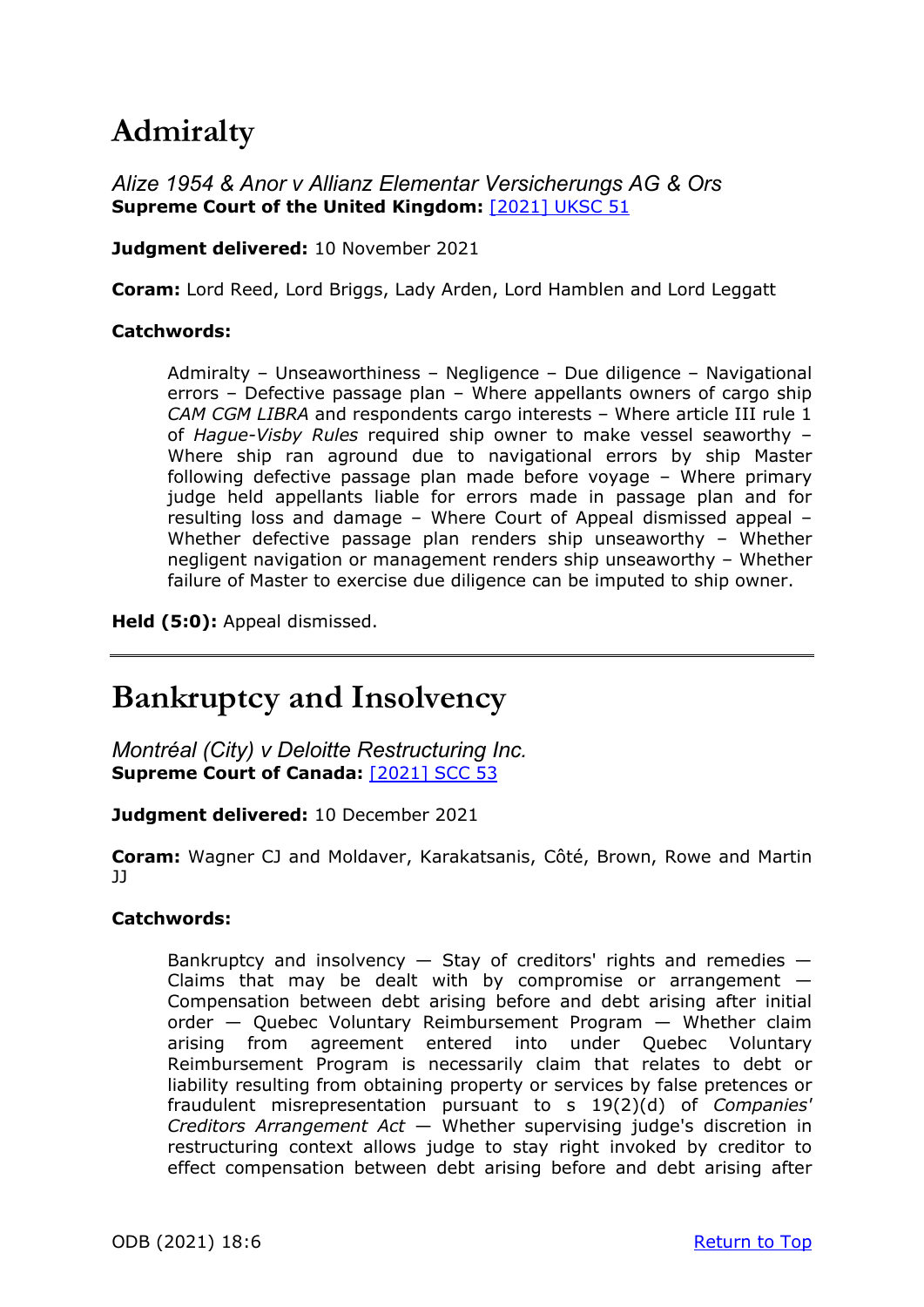initial order — *Companies' Creditors Arrangement Act*, R.S.C. 1985, c. C-36, ss. 11, 11.02, 19(2)(d), 21 - Act to ensure mainly recovery of amounts improperly paid as a result of fraud or fraudulent tactics in connection with public contracts, CQLR, c. R-2.2.0.0.3  $-$  Voluntary Reimbursement Program, CQLR, c. R‑2.2.0.0.3, r. 1.

**Held (6:1):** Appeals dismissed.

## **Constitutional Law**

*Kwok Cheuk Kin v Director of Lands & Ors* **Hong Kong Court of Final Appeal:**[\[2021\] HKFCA 38](https://www.hklii.hk/eng/hk/cases/hkcfa/2021/38.html)

**Judgment delivered:** 5 November 2021

**Coram:** Cheung CJ, Riberio, Fok PJJ, Chan and Lord Sumption NPJJ

#### **Catchwords:**

Constitutional law — New Territories Indigenous Inhabitants – *Ding* rights – Sex discrimination – Discrimination on basis of birth and social origin – Where New Territories Small House Policy provided male New Territories Indigenous Inhabitant may apply for grant to erect small house within own village – Where Policy provided for three kinds of grants: free building licence, private treaty grant, and exchanges – Where article 40 of Basic Law provided "lawful traditional rights and interests of indigenous inhabitants of New Territories shall be protected" – Where male New Territories Indigenous Inhabitants, prior to 1898 (when New Territories leased to British Empire), enjoyed *Ding* traditional property rights to erect small house in own village and, prior to 1990 (when Basic Law promulgated), enjoyed rights of private treaty and exchange – Where articles 25 and 39 of Basic Law and article 22 of Bill of Rights prohibited discrimination on basis of sex, birth and social origin – Where appellant unsuccessfully challenged constitutionality of Policy in Court of First Instance on basis of discrimination but succeeded in part on basis private treaty grants and exchanges not traditionally part of *Ding* rights prior to 1898 – Where Court of Appeal on appeal held Policy constitutional in entirety – Whether "lawful" rights in article 40 should be interpreted to be consistent with anti-discrimination provisions – Whether "traditional" rights refers to pre-1898 or to pre-1990 rights – Whether Policy constitutional in entirety.

**Held (5:0):** Appeal dismissed.

### *R v Albashir* **Supreme Court of Canada:**[\[2021\] SCC 48](https://scc-csc.lexum.com/scc-csc/scc-csc/en/item/19083/index.do)

**Judgment delivered:** 19 November 2021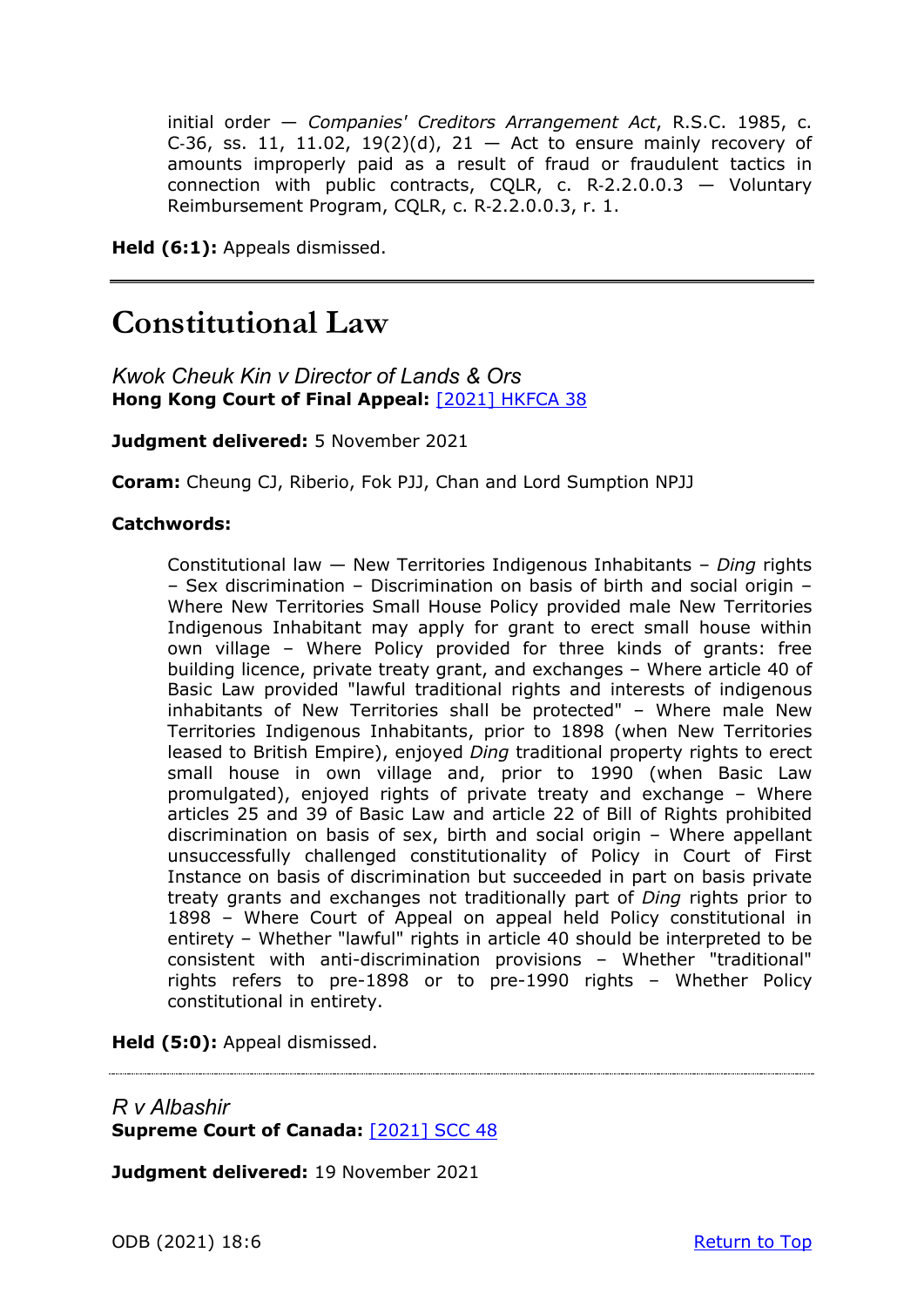**Coram:** Wagner CJ and Abella, Moldaver, Karakatsanis, Côté, Brown, Rowe, Martin and Kasirer JJ

#### **Catchwords:**

Constitutional law — Declaration of invalidity — Temporal nature of declaration of invalidity — Where Supreme Court of Canada in *Bedford*  declared void offence of living on avails of sex work and suspended declaration of invalidity for one year  $-$  Where accused charged after expiry of suspension period for committing offence of living on avails of sex work while declaration suspended — Where trial judge quashed charges on basis offence unconstitutional when committed — Where Court of Appeal held remedial legislation enacted by Parliament prior to expiry of suspension period pre‑empted retroactive effect of declaration of invalidity — Whether provision prohibiting living on avails of sex work retroactively invalid such that it cannot ground conviction for offence committed prior to declaration taking effect — *Canadian Charter of Rights and Freedoms*, s 24(1) — *Constitution Act*, 1982, s 52(1) — *Criminal Code*, RSC 1985, c C‑46, s 212(1)(j).

**Held (7:2):** Appeal dismissed.

### *Thubakgale & Ors v Ekurhuleni Metropolitan Municipality & Ors* **Constitutional Court of South Africa:** [\[2021\] ZACC 45](https://www.saflii.org/za/cases/ZACC/2021/45.html)

**Judgment delivered:** 7 December 2021

**Coram:** Mogoeng CJ, Jafta, Khampepe, Madlanga, Majiedt, Mhlantla, Theron JJ, Tlaletsi AJ and Tshiqi J

#### **Catchwords:**

Constitutional law — Socio-economic rights – Right of access to adequate housing – Constitutional damages – Where applicants allocated housing subsidy and sites on which houses to be built – Where houses not handed over – Where municipality ordered to provide each applicant with house – Where municipality subsequently sought variation to order and applicants lodged counter-application seeking constitutional damages from municipality's failure to comply with order – Whether socio-economic rights enforceable by constitutional damages – Whether award of constitutional damages appropriate relief – Proper amount of constitutional damages for breach of socio-economic rights.

**Held (9:0; 5:4):** Leave to appeal granted; appeal dismissed.

*Whole Woman's Health & Ors v Jackson & Ors* **Supreme Court of the United States:** [Docket No. 21-463](https://www.supremecourt.gov/opinions/21pdf/21-463_new_8o6b.pdf)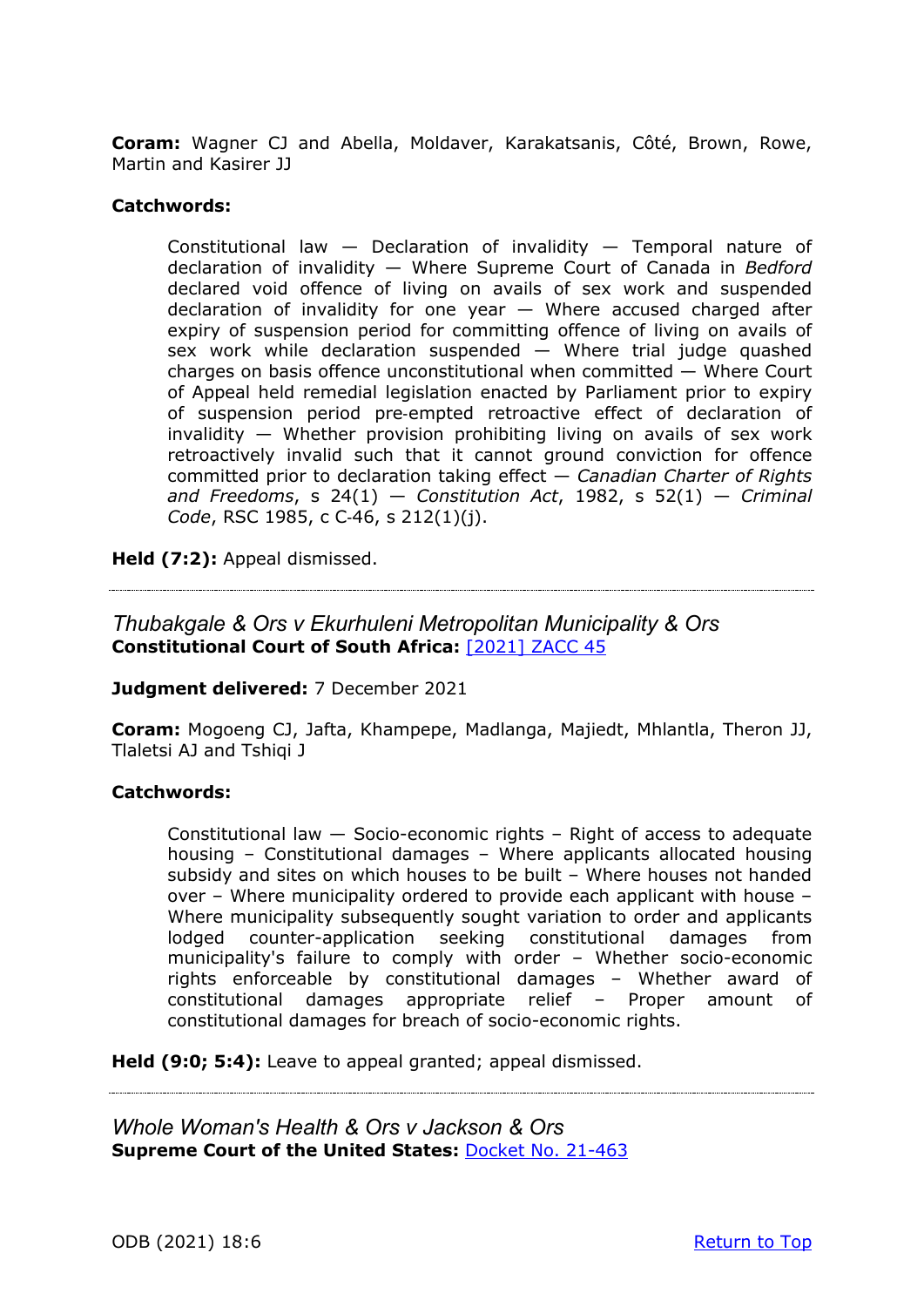#### **Judgment delivered:** 12 December 2021

**Coram:** Roberts CJ, Thomas, Breyer, Alito, Sotomayor, Kagan, Gorsuch, Kavanaugh and Barrett JJ

#### **Catchwords:**

Constitutional law – Sovereign immunity – Pre-enforcement judicial review – Private civil enforcement – Abortion – Where Texas Act outlaws abortions after detectable foetal heartbeat – Where, to evade preenforcement judicial review, state officials prohibited from enforcing Act but authorised private individuals to enforce Act by civil suit – Where petitioners abortion providers sought pre-enforcement judicial review of Act by suing certain Texas state officials, including judge, court clerk, Attorney-General and medical licensing officials – Where defendants moved to dismiss – Where District Court denied motions and Fifth Circuit allowed appeal – Whether any of state court judge, court clerk, Attorney-General and medical licensing officials proper defendants – Whether petitioners entitled to continue pre-enforcement judicial review lawsuit against state officials.

**Held (8:1, 5:4):** Affirmed in part; reversed in part; case remanded.

## **Criminal Law**

*HKSAR v Chan Hon Wing*  **Hong Kong Court of Final Appeal:** [\[2021\] HKCFA 45](https://www.hklii.hk/eng/hk/cases/hkcfa/2021/45.html)

**Judgment delivered:** 23 December 2021

**Coram:** Cheung CJ, Ribeiro, Fok, Lam PJJ and Lord Hodge NPJ

#### **Catchwords:**

Criminal law – Jury – Jurors – Translation – Where trial conducted in English, with evidence in Chinese translated to English – Where, during trial, jury foreman sent note to judge requesting Cantonese translator for closing statements "to ensure no misunderstanding" – Where headsets provided to jurors for interpretation during closing submissions and summing up – Where "few" or "some" jurors used headsets – Whether continuing duty on trial judge imposed by section 4(2) of the Jury Ordinance (Cap.3) or otherwise to be satisfied members of jury understand proceedings in language they are being conducted – Proper approach to be taken by trial judge to ensure sufficient comprehension by jury of proceedings in language they are being conducted.

**Held (5:0):** Appeal allowed.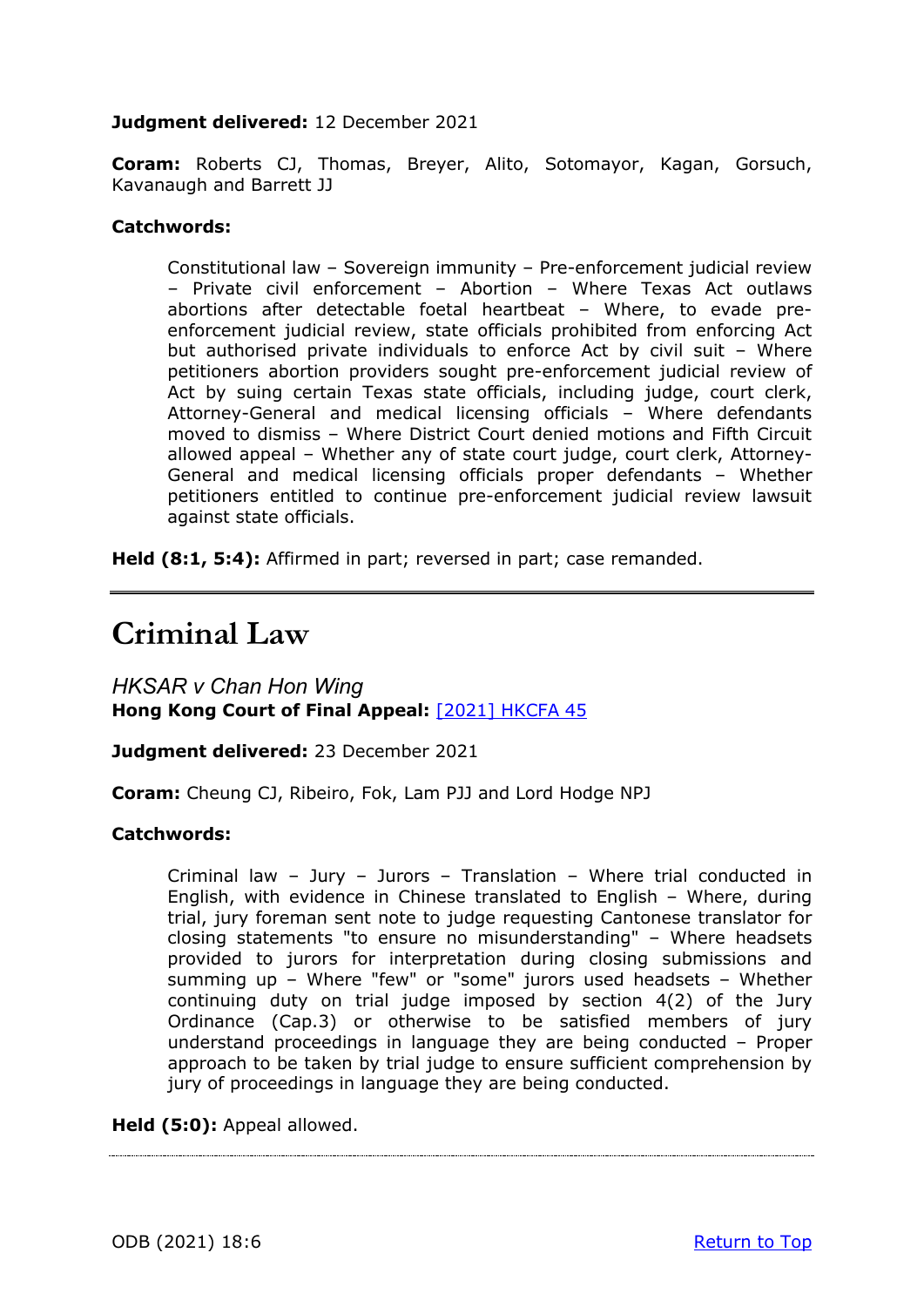### *HKSAR v Tong Wai Hung & Ors; HKSAR v Lo Kin Man & Ors* **Hong Kong Court of Final Appeal:**[\[2021\] HKCFA 37](https://www.hklii.hk/eng/hk/cases/hkcfa/2021/37.html)

**Judgment delivered:** 4 November 2021

**Coram:** Cheung CJ, Ribeiro, Fok, Lam PJJ and Lord Sumption NPJ

#### **Catchwords:**

Criminal law – Unlawful assembly and riot – Complicity – Common purpose – Joint enterprise – Accessorial liability – Where Lo charged with and convicted of taking part in riot – Where Tong charged with and acquitted of taking part in riot – Where Secretary of Justice referred questions of law to Court of Appeal – Where defendants appealed to Court of Final Appeal – Whether requirement for proof of common purposes shared by defendant and other persons taking part in unlawful assembly or riot – Whether doctrine of joint enterprise applies to offence of unlawful assembly or riot – Whether liability may be established without defendant being present at scene – Whether defendant may be found guilty on basis of mere presence at scene – Whether defendants aiding, abetting or encouraging unlawful assembly or riot liable to same extent as principal offenders – Whether defects in indictment of Lo and Tong.

**Held (5:0):** Appeals dismissed.

### *R v Cowan* **Supreme Court of Canada:**[\[2021\] SCC 45](https://scc-csc.lexum.com/scc-csc/scc-csc/en/item/19066/index.do)

**Judgment delivered:** 5 November 2021

**Coram:** Wagner CJ and Moldaver, Côté, Brown, Rowe, Martin and Kasirer JJ

#### **Catchwords:**

Criminal law  $-$  Parties to offence  $-$  Abetting  $-$  Counselling  $-$  Where accused acquitted of armed robbery as party or principal — Where Court of Appeal held trial judge erred in law in assessing accused's liability as party for having abetted or counselled commission of offence by requiring Crown to prove two specific individuals were principal offenders  $-$  Where Court of Appeal determined error had material bearing on acquittal, setting aside acquittal and ordering new trial limited to theory of party liability — Whether trial judge erred in assessment of accused's guilt as party on basis of abetting or counselling  $-$  If so, whether error had material bearing on acquittal such that new trial warranted — *Criminal Code*, RSC 1985, c C‑46, ss 21(1)(c), 22(1).

Criminal law — Appeals — Powers of Court of Appeal — Where accused acquitted of armed robbery as party or principal — Where Court of Appeal set aside acquittal and ordered new trial limited to theory of party liability — Whether Court of Appeal erred in restricting scope of new trial to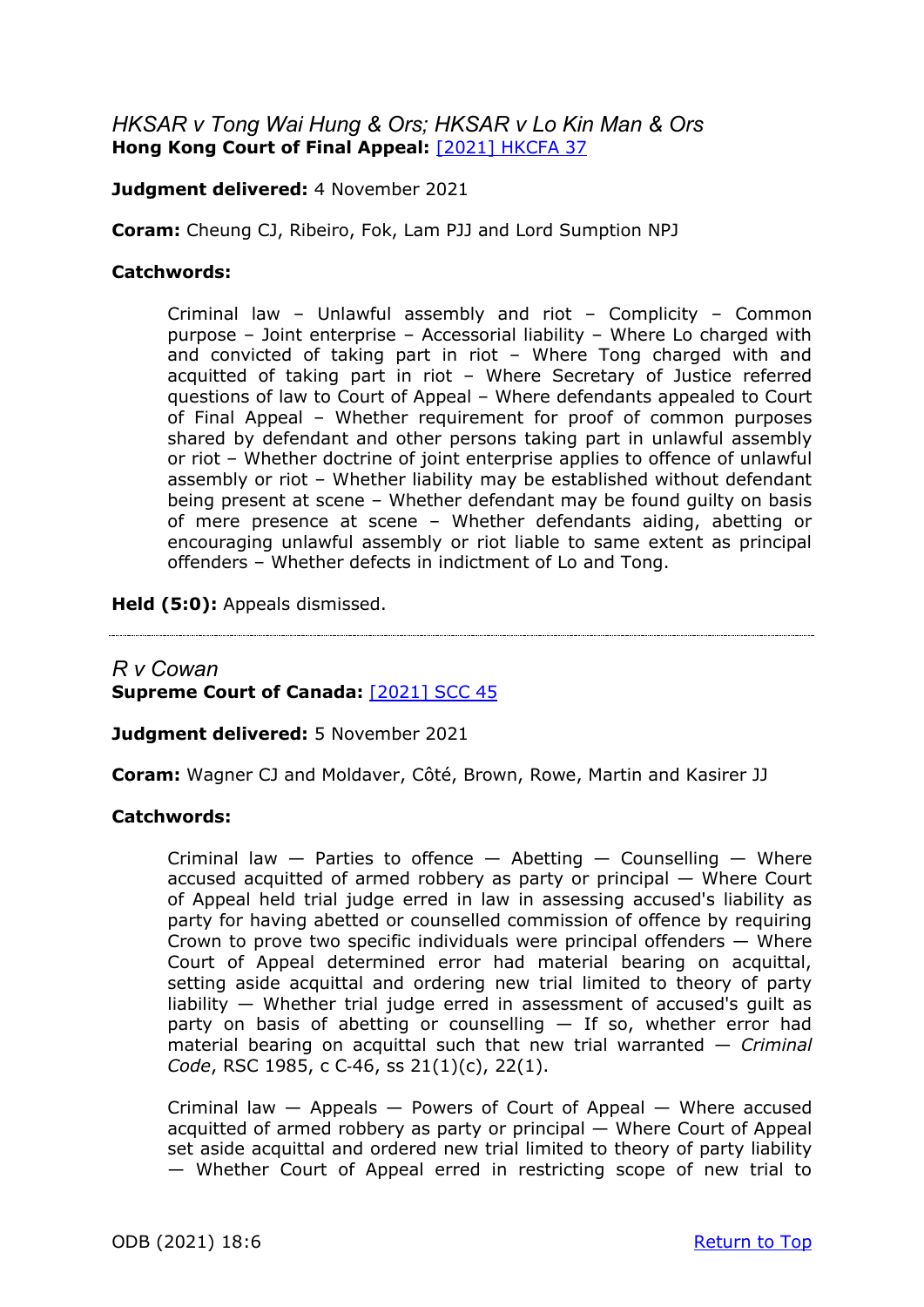question of whether accused guilty as party on basis of abetting or counselling — *Criminal Code*, RSC 1985, c C‑46, s 686(8).

**Held (5:2):** Crown appeal allowed; defendant appeal dismissed.

### *R v Parranto* **Supreme Court of Canada:** [\[2021\] SCC 46](https://scc-csc.lexum.com/scc-csc/scc-csc/en/item/19074/index.do)

**Judgment delivered:** 12 November 2021

**Coram:** Wagner CJ and Abella, Moldaver, Karakatsanis, Côté, Brown, Rowe, Martin and Kasirer JJ

#### **Catchwords:**

Criminal law  $-$  Sentencing  $-$  Starting points  $-$  Sentencing ranges  $-$ Standard of review in sentencing appeals — Where accused sentenced for offence of wholesale trafficking in fentanyl — Where Crown appealed sentences — Where Court of Appeal set starting point for sentence for offence and increasing sentences — Whether Court of Appeal applied proper role of starting points and sentencing ranges in appellate review of sentences — Whether accused's sentences demonstrably unfit.

**Held (7:2):** Appeal dismissed.

## **Discrimination**

*Fratila and another v Secretary of State for Work and Pensions*  **Supreme Court of the United Kingdom:** [\[2021\] UKSC 53](https://www.supremecourt.uk/cases/docs/uksc-2021-0008-judgment.pdf)

**Judgment delivered:** 1 December 2021

**Coram:** Lord Reed, Lord Hodge, Lord Lloyd-Jones, Lord Sales and Lord Hamblen

#### **Catchwords:**

Discrimination – Social security – Benefits – Where *Social Security (Income-related Benefits) (Updating and Amendment) (EU Exit) Regulations 2019* (2019 Regulations) prevented leave to remain in United Kingdom arising from pre-settled status granted under EU Settlement Scheme from constituting right of residence for purposes of eligibility for relevant benefits – Where article 18 of Treaty on the Functioning of the European Union (TFEU) prohibits discrimination on grounds of nationality – Where respondents, Romanian nationals whose right to reside in United Kingdom arose from their pre-settled status, made applications for Universal Credit which were refused – Whether respondents are entitled to rely on article 18 of TFEU by virtue of pre-settled status – Whether 2019 Regulations breach article 18 of TFEU.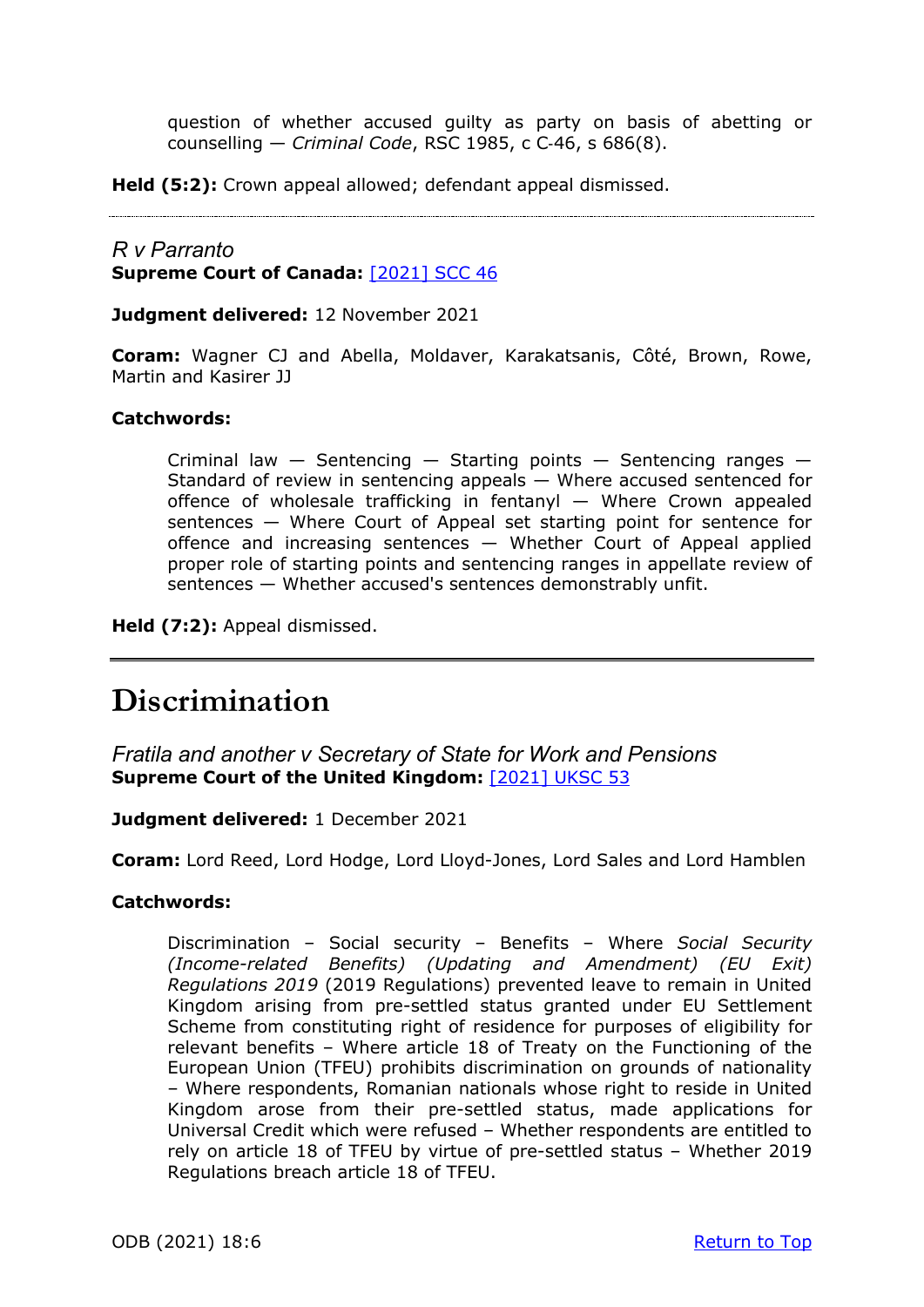## **Employment and Labour Law**

*National Union of Metalworkers of South Africa v Commission for Conciliation, Mediation and Arbitration & Ors* **Constitutional Court of South Africa:** [\[2021\] ZACC 47](https://www.saflii.org/za/cases/ZACC/2021/47.html)

**Judgment delivered:** 10 December 2021

**Coram:** Khampepe ADCJ, Jafta, Madlanga, Majiedt, Mhlantla JJ, Pillay AJ, Theron J, Tlaletsi AJ and Tshiqi J

#### **Catchwords:**

Employment and labour law – Demarcation dispute – Leave to appeal from judgment of Labour Appeal Court – Where commissioner of Commission for Conciliation, Mediation and Arbitration (CCMA) issued demarcation award concerning whether certain respondents fell within jurisdiction of Motor Industry Bargaining Council (MIBCO) or Metal and Engineering Industries Bargaining Council (MEIBC) – Where Labour Court reviewed and set aside demarcation award – Whether Labour Court has authority to determine demarcation disputes – Whether matter should be remitted to CCMA or whether Labour Court can substitute its decision for that of commissioner – Whether judgment of Labour Appeal Court can be faulted.

**Held (9:0; 8:1):** Leave to appeal granted; appeal dismissed.

*Pizza Limited v A Labour Inspector (Ministry of Business, Innovation and Employment)*

**Supreme Court of New Zealand:** [\[2021\] NZSC 184](https://www.courtsofnz.govt.nz/assets/cases/2021/2021-NZSC-184.pdf)

**Judgment delivered:** 21 December 2021

**Coram:** William Young, Glazebrook, O'Regan, Ellen France and Williams JJ

#### **Catchwords:**

Employment and labour law – Employment status – Jurisdiction – Employment Court – Employment Relations Authority (Authority) – Where Labour Inspector commenced action in Authority to recover wages and holiday pay entitlements said to be owed by two Pizza Hut franchisees – Where appellants argued Authority did not have jurisdiction to determine whether delivery drivers were employees; rather, issue had to be determined by Employment Court under s 6(5) of *Employment Relations Act 2000* – Where s 6(5) provided Court may declare whether persons are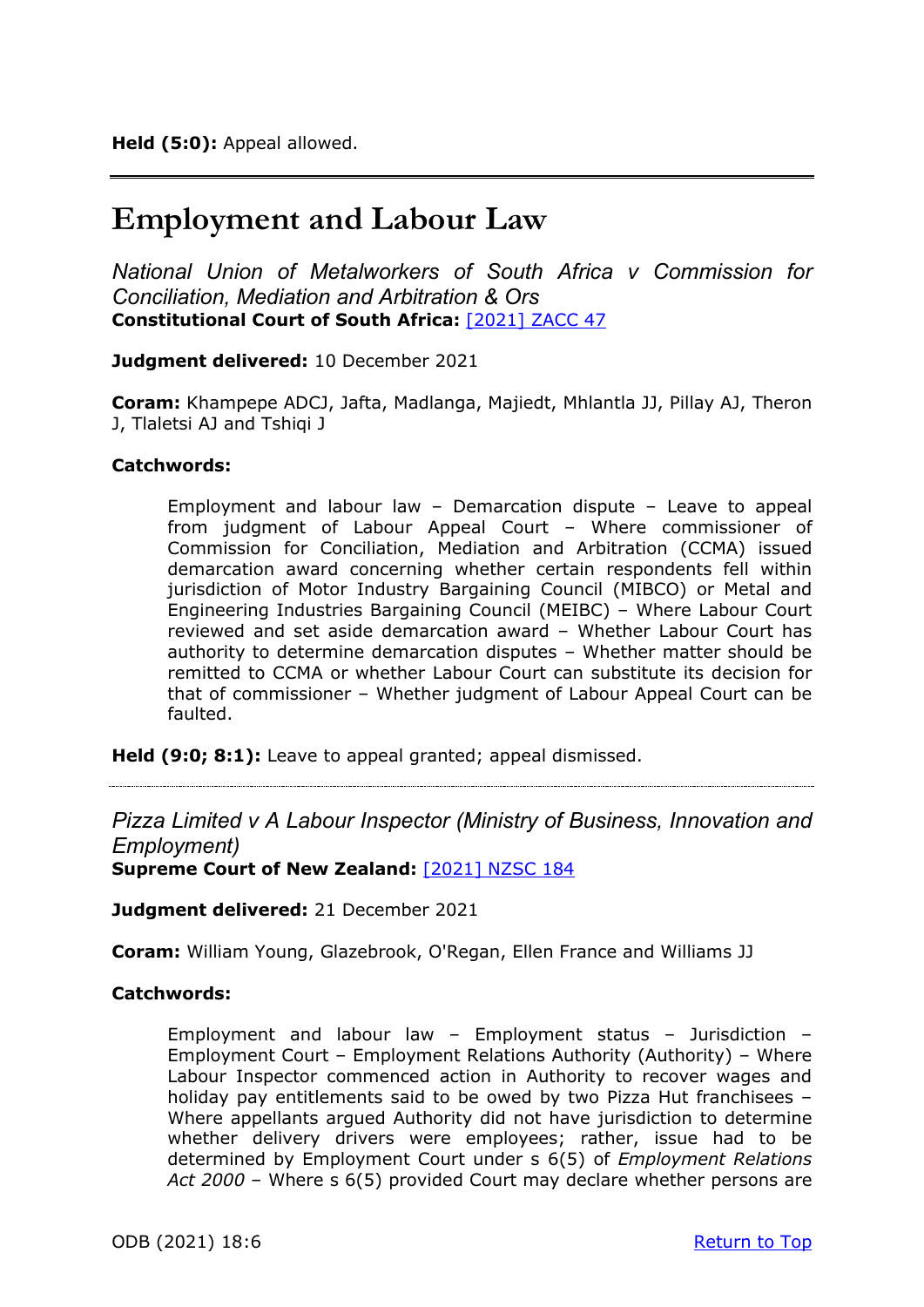employees upon application – Whether, if defendant asserts no employment relationship, Labour Inspector must first seek a declaration of employment status from Employment Court under s 6(5).

**Held (5:0):** Appeal dismissed.

## **Environmental Law**

*Mississippi v Tennessee*  **Supreme Court of the United States:** [Docket No. 143 Orig](https://www.supremecourt.gov/opinions/21pdf/143orig_1qm1.pdf)

**Judgment delivered:** 22 November 2021

**Coram:** Roberts CJ, Thomas, Breyer, Alito, Sotomayor, Kagan, Gorsuch, Kavanaugh and Barrett JJ

### **Catchwords:**

Environmental law – Water resources – Equitable apportionment – Interstate aquifer – Where Tennessee pumped water from underground aquifer that runs beneath several States – Where Mississippi argued Tennessee's pumping of groundwater amounted to tortious taking of water owned by Mississippi – Where Mississippi expressly disclaimed equitable apportionment remedy – Where Special Master appointed by Supreme Court to assess claim found Tennessee unlawfully took interstate water resource but held equitable apportionment exclusive judicial remedy – Where Special Master recommended Supreme Court dismiss complaint but grant Mississippi leave to amend complaint – Whether Mississippi and Tennessee challenged recommendation – Whether equitable apportionment exclusive judicial remedy for taking of interstate water resources – Whether leave to amend should be given.

**Held (9:0):** Exceptions overruled in part and sustained in part; case dismissed.

## **Equity**

*Crown Prosecution Service v Aquila Advisory Ltd* **Supreme Court of the United Kingdom:** [\[2021\] UKSC 49](https://www.supremecourt.uk/cases/docs/uksc-2019-0105-judgment.pdf)

**Judgment delivered:** 3 November 2021

**Coram:** Lord Lloyd-Jones, Lord Sales, Lord Burrows, Lord Stephens and Lady Rose

### **Catchwords:**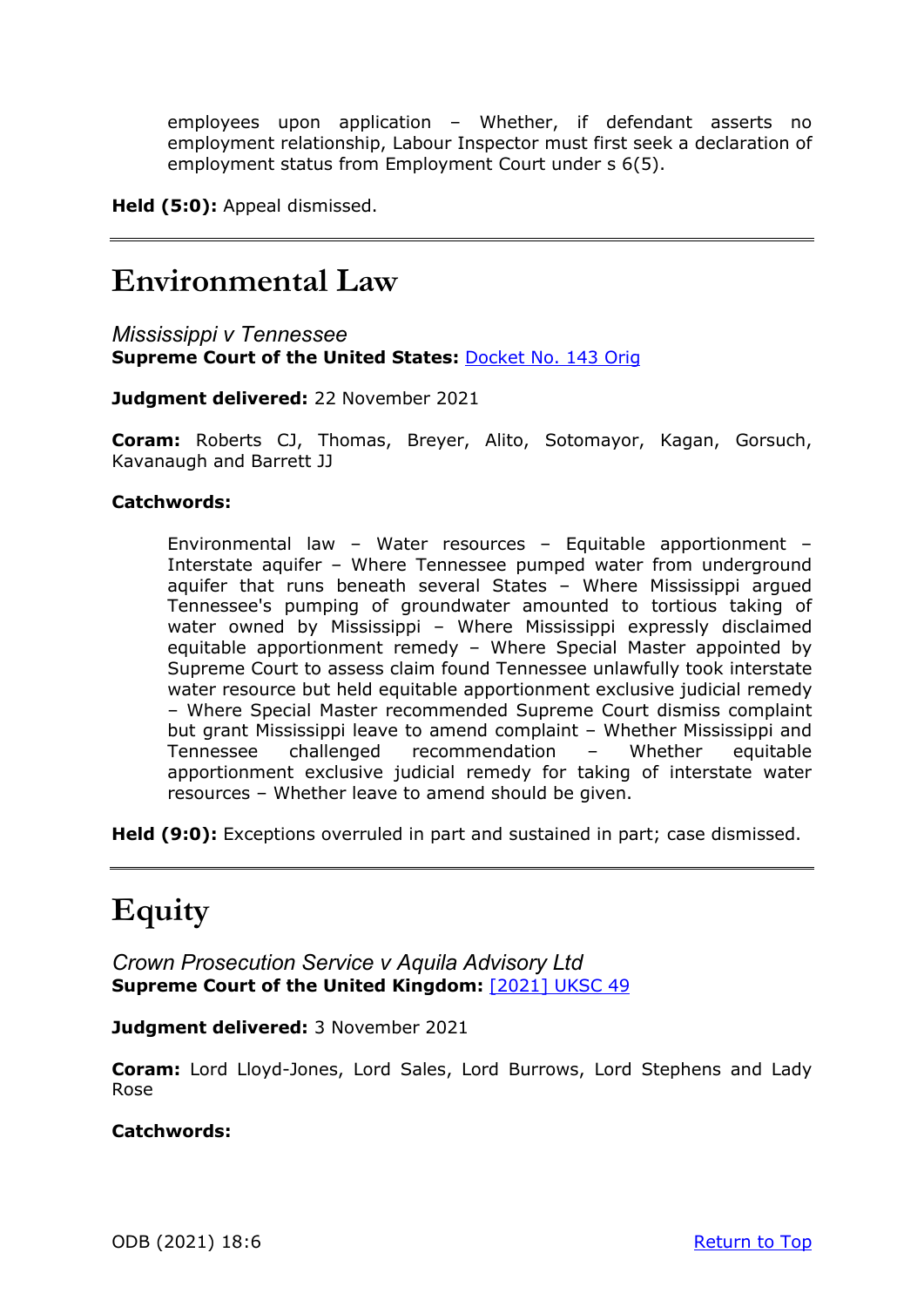Equity – Remedies – Constructive trust – Breach of fiduciary duty – Priority – Interaction with proceeds of crime – Confiscation order – Where directors of company used company to commit criminal offence and also breached fiduciary duty by obtaining secret profit – Where directors prosecuted and subject to confiscation orders over assets proceeds of crime – Where respondent assignee of company's rights – Where constructive trust over same assets in favour of respondent because of breach of fiduciary duty – Where primary judge ordered transfer of assets under confiscation orders to respondent and Court of Appeal dismissed appellant's appeal – Whether constructive trust has priority over confiscation order – Whether illegality of directors can be attributed to company so as to render constructive trust unenforceable.

**Held (5:0):** Appeal dismissed.

## **Evidence**

*HKSAR v Ng Fan Ying*  **Hong Kong Court of Final Appeal:** [\[2021\] HKCFA 44](https://www.hklii.hk/eng/hk/cases/hkcfa/2021/44.html)

**Judgment delivered:** 17 December 2021

**Coram:** Cheung CJ, Ribeiro, Fok, Lam PJJ and Lord Hodge NPJ

#### **Catchwords:**

Evidence – Cross-examination – Credibility – Where appellant convicted of two charges of aiding, abetting, counselling, or procuring the breach of conditions of stay by foreign domestic helper employed by her – Where domestic helper, under conditions of stay, could only perform work at specific address – Where, during cross-examination of helper, it emerged helper was instructed by appellant to work at non-domestic locations – Where counsel sought to cross-examine on non-domestic work to explore credibility of helper and show allegations were fabricated – Where magistrate ruled it unnecessary for counsel to go into details of nondomestic work – Whether magistrate unduly restricted defence in crossexamination on non-domestic work – Whether appellant suffered injustice resulting from restrictions – Proper distinction between cross-examination on primary issue and on credit.

**Held (5:0):** Appeal dismissed.

## **Family Law**

*Association de médiation familiale du Québec v Bouvier* **Supreme Court of Canada:**[\[2021\] SCC 54](https://decisions.scc-csc.ca/scc-csc/scc-csc/en/item/19119/index.do)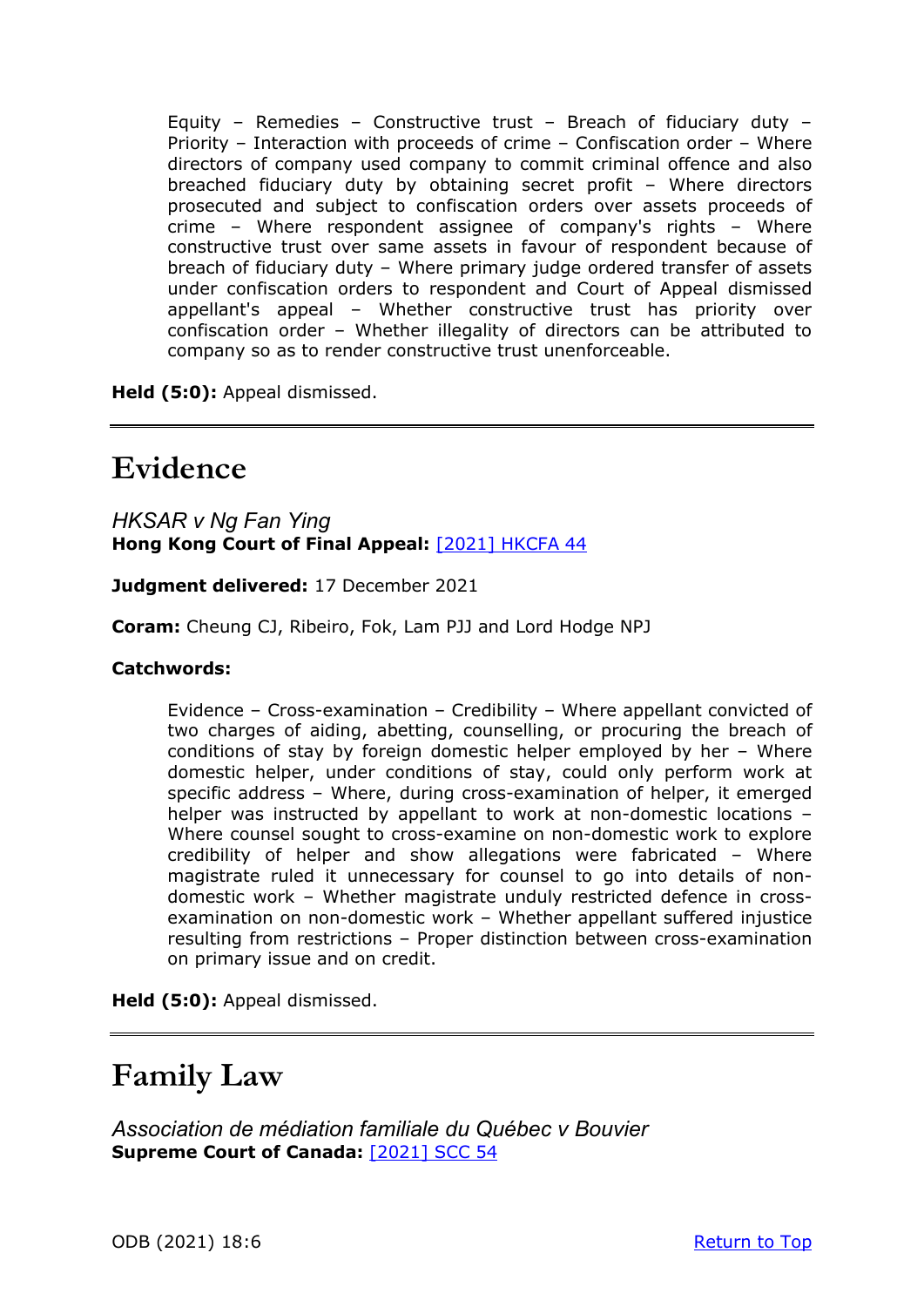### **Judgment delivered:** 17 December 2021

**Coram:** Wagner CJ and Abella, Moldaver, Karakatsanis, Côté, Brown, Rowe, Martin and Kasirer JJ

#### **Catchwords:**

Family law  $-$  Mediation  $-$  Confidentiality  $-$  Summary of mediated agreements  $-$  Proof of settlement  $-$  Exception to settlement privilege  $-$ Where former spouses undertook family mediation process - Where mediator prepared summary of agreements arising from mediation — Where summary of mediated agreements relied on in subsequent judicial proceedings to prove existence of settlement — Where admissibility of summary of mediated agreements and other mediation communications challenged on ground that they were protected by confidentiality of mediation process — Proper legal status of summary of mediated agreements — Whether exception to settlement privilege that allows existence or scope of settlement to be proved applies in family mediation context.

**Held (9:0):** Appeal dismissed.

*Bwanya v Master of the High Court, Cape Town & Ors* **Constitutional Court of South Africa:** [\[2021\] ZACC 51](https://www.saflii.org/za/cases/ZACC/2021/51.html)

#### **Judgment delivered:** 17 December 2021

**Coram:** Mogoeng CJ, Jafta, Khampepe, Madlanga, Majiedt, Mhlantla JJ, Pillay AJ, Theron J, Tlaletsi AJ and Tshiqi J

#### **Catchwords:**

Family law – Succession – Definition of "survivor", "spouse" and "marriage" – Where Ms Bwanya and Mr Ruch were in relationship with most characteristics of marriage – Where Mr Ruch passed away – Where Ms Bwanya sought maintenance in terms of *Maintenance of Surviving Spouses Act 27 of 1990* and inheritance in terms of *Intestate Succession Act 91 of 1987* – Where Court held in *Volks N.O. v Robinson* [2005] ZACC 2 that exclusion of permanent heterosexual life partners from benefit afforded by section 2(1) of *Maintenance of Surviving Spouses Act* did not constitute unfair discrimination and was not unconstitutional – Whether surviving partner in permanent heterosexual life partnership is entitled to claim maintenance under *Maintenance of Surviving Spouses Act* – Whether surviving partner of permanent opposite-sex life partnership is entitled to inherit from estate of deceased partner under *Intestate Succession Act* – Whether decision in *Volks* is clearly wrong.

Held (6:4): Application for confirmation of an order of constitutional invalidity granted.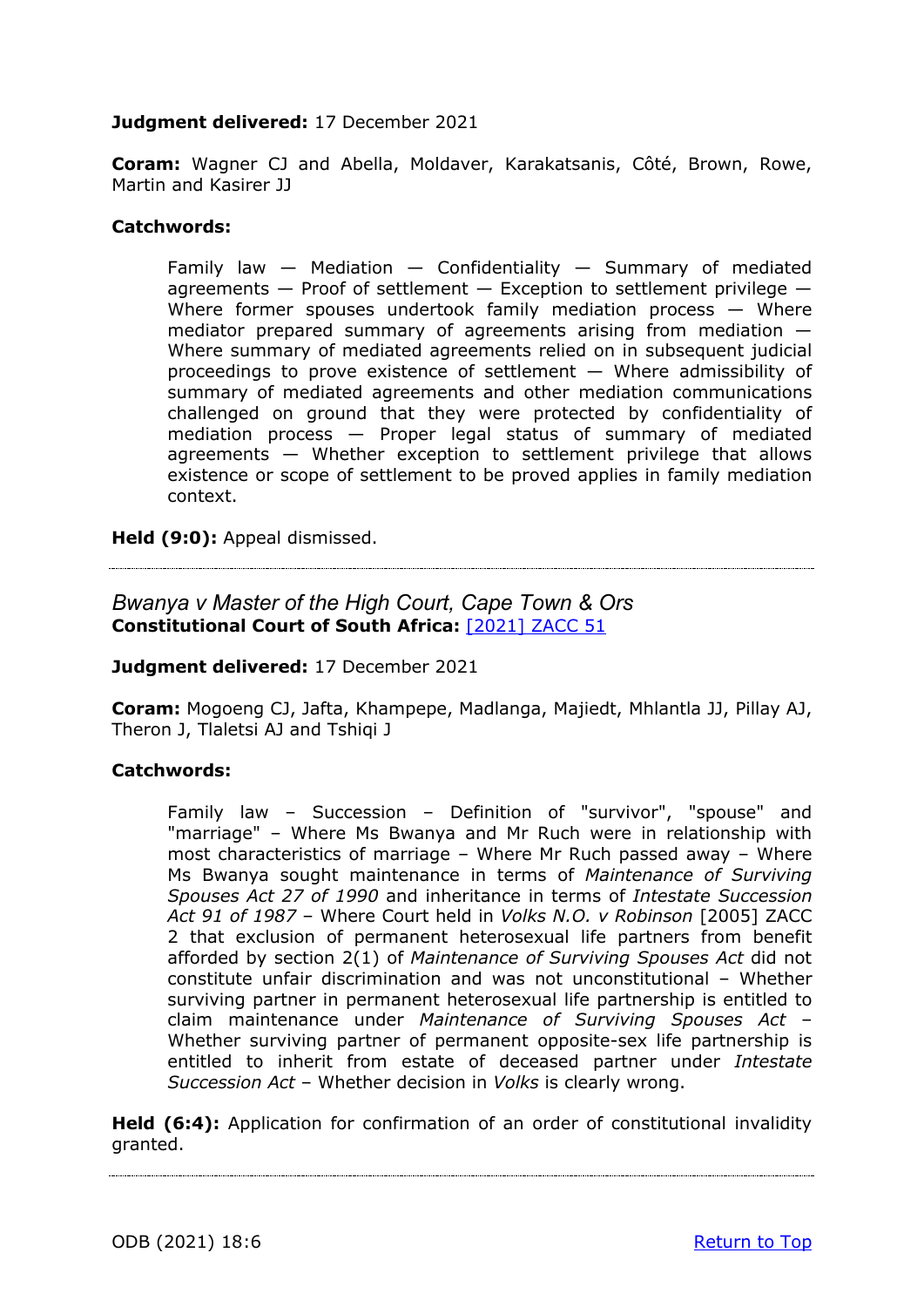### *Preston v Preston & Anor*  **Supreme Court of New Zealand:**[\[2021\] NZSC 154](https://www.courtsofnz.govt.nz/assets/cases/2021/2021-NZSC-154.pdf)

**Judgment delivered:** 9 November 2021

**Coram:** Winkelmann CJ, Glazebrook, O'Regan, Ellen France and Williams JJ

#### **Catchwords:**

Family law – Divorce settlement – Nuptial settlement – Trusts – Where s 182 of *Family Proceedings Act 1980* provided court may vary terms of nuptial settlement when marriage comes to end – Where, in 2010, Mr Preston amended trust deed for Grant Preston Family Trust to add Mrs Preston as discretionary beneficiary soon after marriage – Where marriage broke down after five years, Mr and Mrs Preston had no children together but each had children from previous relationships, and Trust assets settled prior to marriage with primary beneficiaries being Mr Preston's children – Where Mrs Preston sought orders under s 182 for share of assets owed by Trust – Where Court of Appeal held 2010 amendment nuptial settlement for purposes of s 182, but exercised discretion not to make s 182 order due to countervailing factors – Proper test for determining respective contributions – Whether Court of Appeal erred in exercise of discretion.

**Held (5:0):** Appeal allowed.

## **Guardianship and Protection**

*A Local Authority v JB (by his Litigation Friend, the Official Solicitor)* **Supreme Court of the United Kingdom:** [\[2021\] UKSC 52](https://www.supremecourt.uk/cases/docs/uksc-2020-0133-judgment.pdf)

### **Judgment delivered:** 24 November 2021

**Coram:** Lord Briggs, Lady Arden, Lord Burrows, Lord Stephens and Lady Rose

#### **Catchwords:**

Guardianship and protection – Mental capacity – Sexual relations – Capacity to consent – Consent – Where Local Authority commenced proceedings in Court of Protection seeking declaration JB lacked capacity to consent to sexual relations – Where evidence showed JB lacked capacity to understand that partner must consent to sexual activity – Where primary judge held this not relevant information for purposes of determining whether JB had capacity to consent – Where Court of Appeal allowed appeal – Whether, in determining whether individual has capacity to consent to sexual relations, individual needs to understand other person must have capacity to consent to sexual activity and must in fact consent.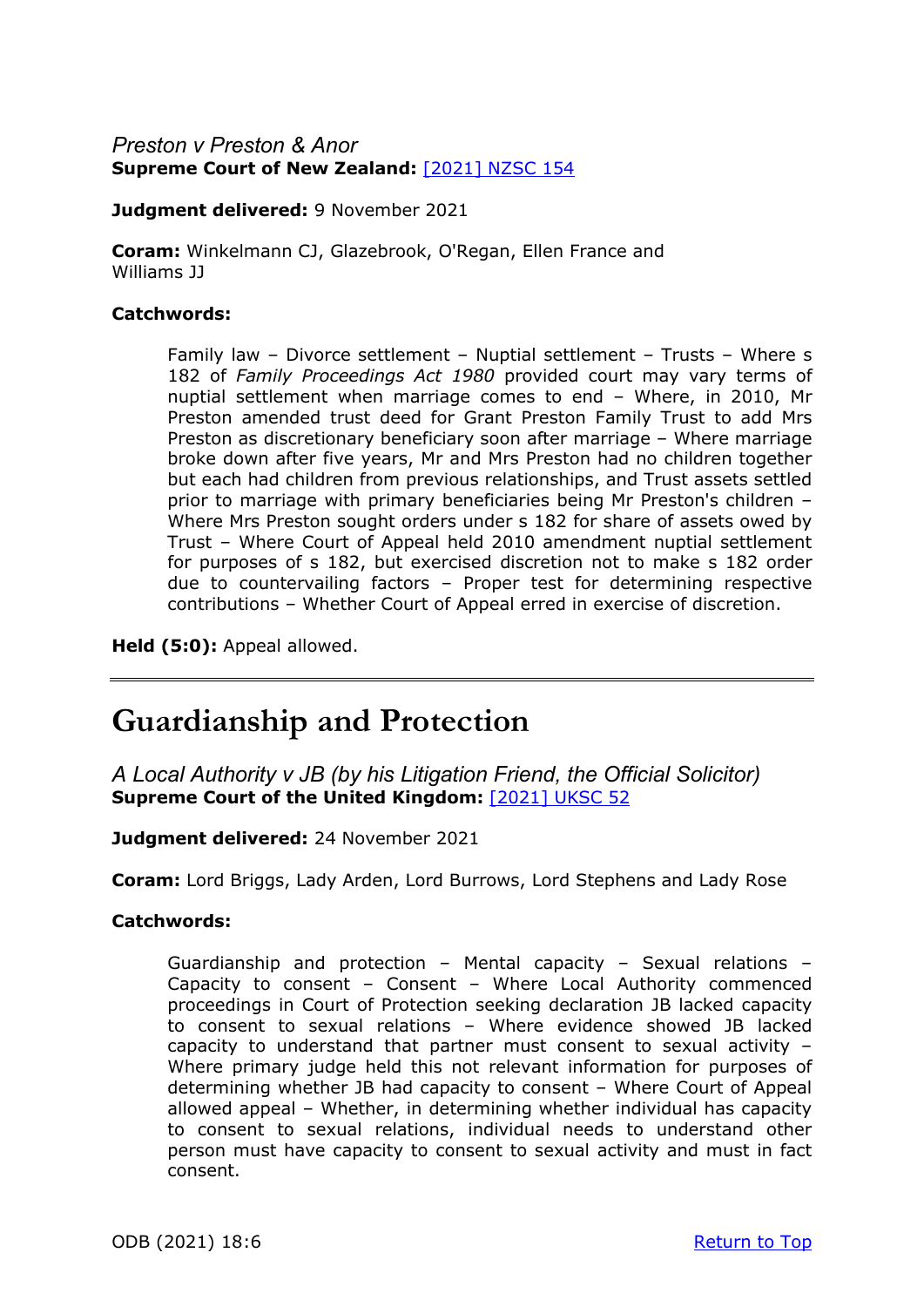**Held (5:0):** Appeal dismissed.

### *Van Zyl NO v Road Accident Fund* **Constitutional Court of South Africa:** [\[2021\] ZACC 44](http://www.saflii.org/za/cases/ZACC/2021/44.html)

**Judgment delivered:** 19 November 2021

**Coram:** Mogoeng CJ, Jafta, Khampepe, Madlanga, Majiedt, Mhlantla JJ, Pillay AJ, Theron J, Tlaletsi AJ and Tshiqi J

#### **Catchwords:**

Guardianship and protection – Curatorship – Unsound mind – Statute of limitations – Prescription – Statutory interpretation – Inconsistent statutes – Where Jacobs injured in motor vehicle collision and sustained severe head injuries rendering him of unsound mind – Where mother lodged claim for compensation with respondent seven years after incident – Where respondent dismissed claim because s 23(1) of *Road Accident Fund Act 56 of 1996* prescribed claims lodged after three years after incident – Where s 23(1) allowed exception only if person detained pursuant to mental health legislation or placed under curatorship – Where applicant Jacobs' curator appointed seven years after incident because Jacobs' disability did not allow for earlier appointment - Where s  $13(1)(a)$  of *Prescription Act 68 of 1969* provided exception in cases of incapacity such that claims prescribed one year after impediment ceases to exist – Where High Court and Supreme Court of Appeal held s 13 of *Prescription Act*  inconsistent with s 23 of *Road Accident Fund Act* and held latter Act prevailed and Jacobs' claim time barred – Whether Jacobs could have brought claim earlier – Whether prescription runs from time of appointment of curatorship – Whether s 13 of *Prescription Act* and s 23 of *Road Accident Fund Act* can be reconciled – Whether Jacobs's claim time barred.

**Held (8:0):** Leave to appeal granted; appeal allowed.

## **Human Rights**

*Abore v Minister of Home Affairs* & Anor **Constitutional Court of South Africa:** [\[2021\] ZACC 50](https://www.saflii.org/za/cases/ZACC/2021/50.html)

**Judgment delivered:** 30 December 2021

**Coram:** Zondo ACJ, Madlanga J, Madondo AJ, Majiedt, Mhlantla JJ, Pillay, Rogers AJJ, Theron J, Tlaletsi AJ and Tshiqi J

**Catchwords:**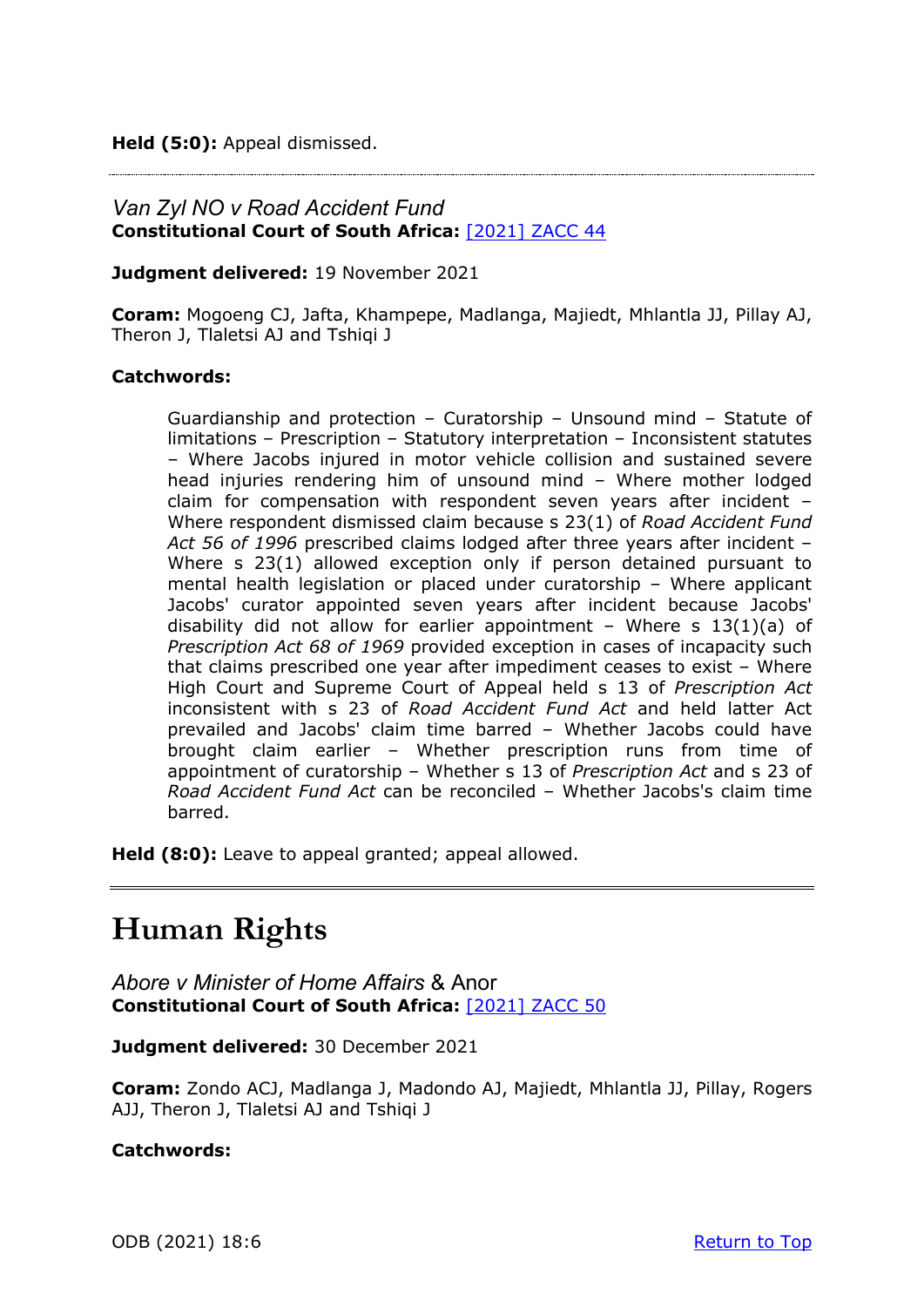Human rights – Refugee law – Application for leave to appeal directly against order of High Court – Where High Court dismissed applicant's application for order interdicting respondents from deporting applicant until status under *Refugees Act 130 of 1998*, alternatively under *Refugees Amendment Act 11 of 2017*, finally determined – Where applicant illegal foreigner claiming to have fled to South Africa fearing persecution – Whether leave for direct appeal be granted – Whether amendments to Refugees Act apply to applicant – Whether illegal foreigner who claims to be refugee, and expresses intention to apply for asylum, should be permitted to apply in terms of Refugees Act – Whether delay between illegal foreigner's arrival and expression of intention to apply for asylum bars application for refugee status – Whether applicant's detention unlawful or whether limitation of his freedom justified under section 36 of *Constitution*.

**Held (9:0):** Leave for direct appeal granted; appeal upheld.

*In the matter of an application by Margaret McQuillan for Judicial Review (Northern Ireland) (Nos 1, 2 and 3); In the matter of an application by Francis McGuigan for Judicial Review (Northern Ireland) (Nos 1, 2 and 3); In the matter of an application by Mary McKenna for Judicial Review (Northern Ireland) (Nos 1 and 2)*

**Supreme Court of the United Kingdom:** [\[2021\] UKSC 55](https://www.supremecourt.uk/cases/docs/uksc-2020-0019-judgment.pdf)

**Judgment delivered:** 15 December 2021

**Coram:** Lord Hodge, Lord Lloyd-Jones, Lord Kitchin, Lord Sales, Lord Hamblen, Lord Leggatt and Lord Burrows

### **Catchwords:**

Human rights – Judicial review – Events during Troubles of 1971 and 1972 – Where fatal shooting during Troubles (McQuillan case) – Where Hooded Men detained and subjected to serious ill-treatment during Troubles (Hooded Men case) – Where, following discovery of new evidence, Chief Constable of Police Service of Northern Ireland (PSNI) proposed further investigation into McQuillan case – Where PNSI alleged insufficiently independent – Where PSNI decided no evidence to warrant investigation into allegation that UK Government authorised and used torture in Hooded Men case – Where *Human Rights Act 1998* (HRA) came into force on 2 October 2000, requiring public authorities to act compatibly with European Convention on Human Rights (Convention), including articles 2 (right to life) and 3 (prohibition of torture) – Whether, applying test in *Brecknell v United Kingdom* (2008) 46 EHRR 42, new evidence in Hooded Men case revives investigative obligation under article 2 – Whether obligation on UK Government to investigate death or allegation of torture or inhuman or degrading treatment under articles 2 and 3 requires "genuine connection", including close temporal connection, between death or ill-treatment and coming into force of HRA – Proper test to assess independence of investigations by PSNI.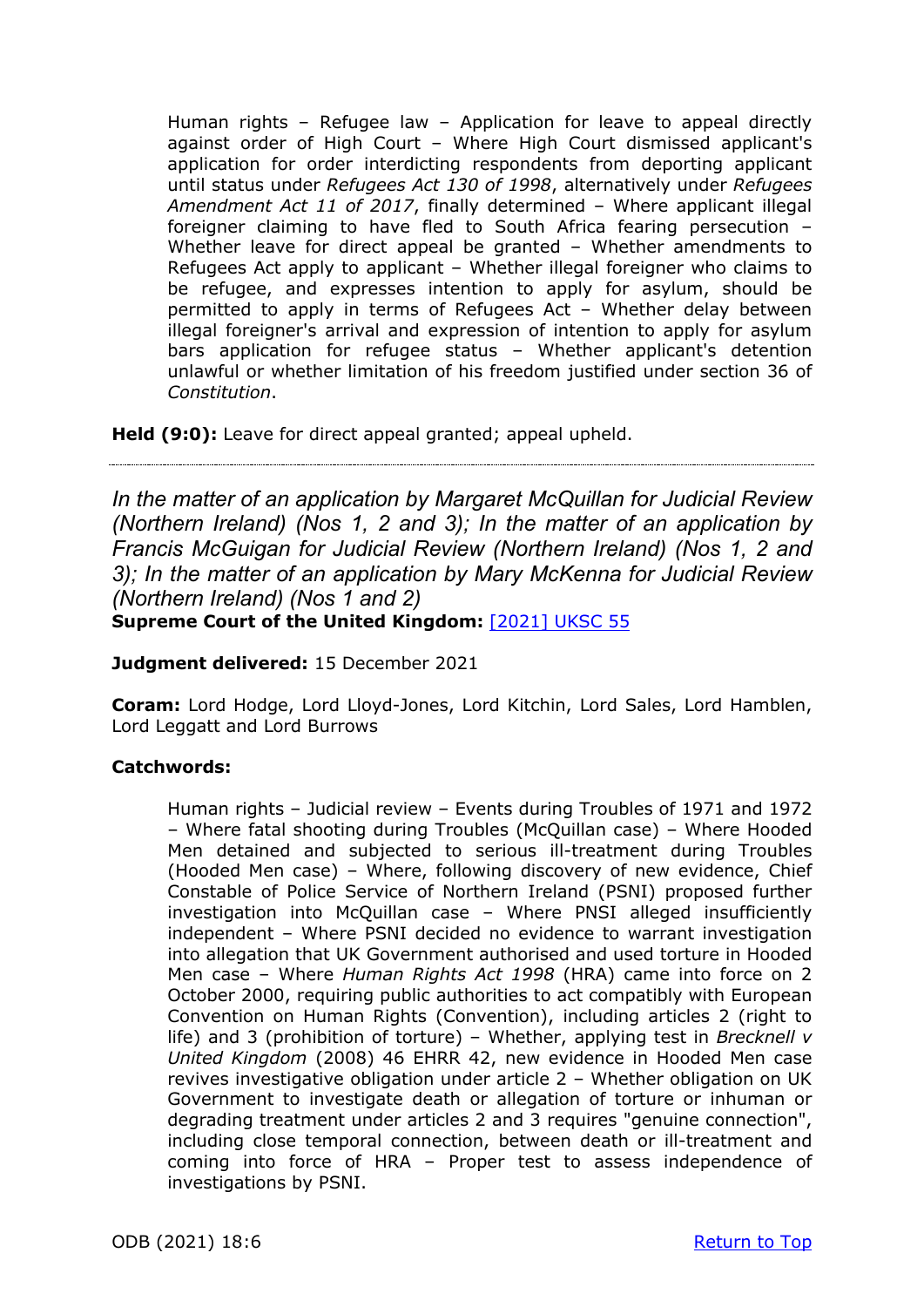**Held (7:0):** Appeal allowed.

### *R (on the application of Elan-Cane) v Secretary of State for the Home Department*

**Supreme Court of the United Kingdom:** [\[2021\] UKSC 56](https://www.supremecourt.uk/cases/docs/uksc-2020-0081-judgment.pdf)

**Judgment delivered:** 15 December 2021

**Coram:** Lord Reed, Lord Lloyd-Jones, Lady Arden, Lord Sales and Lady Rose

#### **Catchwords:**

Human rights – Gender rights – Where appellant identified as nongendered – Where Her Majesty's Passport Office's policy required passport applicant to state gender on application form as male or female – Where *European Convention on Human Rights* (Convention) provided for right to respect for private and family life under article 8 and prohibition against discrimination, including on ground of sex, under article 14 – Whether article 8 of Convention, in isolation or read with article 14, imposes obligation on contracting state, when issuing passports, to respect private lives of individuals who identify as non-gendered, by including nongendered marker ("X") – Whether obligation to issue appellant with "X" marked passport nevertheless imposed by *Human Rights Act 1998*.

**Held (5:0):** Appeal dismissed.

## **Industrial Law**

*Association of Mineworkers and Construction Union & Ors v Anglo Gold Ashanti Ltd & Ors* **Constitutional Court of South Africa:** [\[2021\] ZACC 42](http://www.saflii.org/za/cases/ZACC/2021/42.html)

**Judgment delivered:** 12 November 2021

**Coram:** Khampepe ADCJ, Jafta, Madlanga, Majiedt, Mhlantla JJ, Pillay AJ, Theron J, Tlaletsi AJ and Tshiqi J

#### **Catchwords:**

Industrial law – Secondary strike – Protection – Proportionality – Where applicant commenced primary strike against company – Where applicant served notice of secondary strike on respondents, being mining companies unrelated to primary company and in different mineral sectors – Where respondents launched applications under s 66 of *Labour Relations Act 66 of 1995* to declare secondary strikes unprotected – Where Labour Court held reasonableness test to be applied under s 66(2) proportionality assessment as to whether harm caused by secondary strike to secondary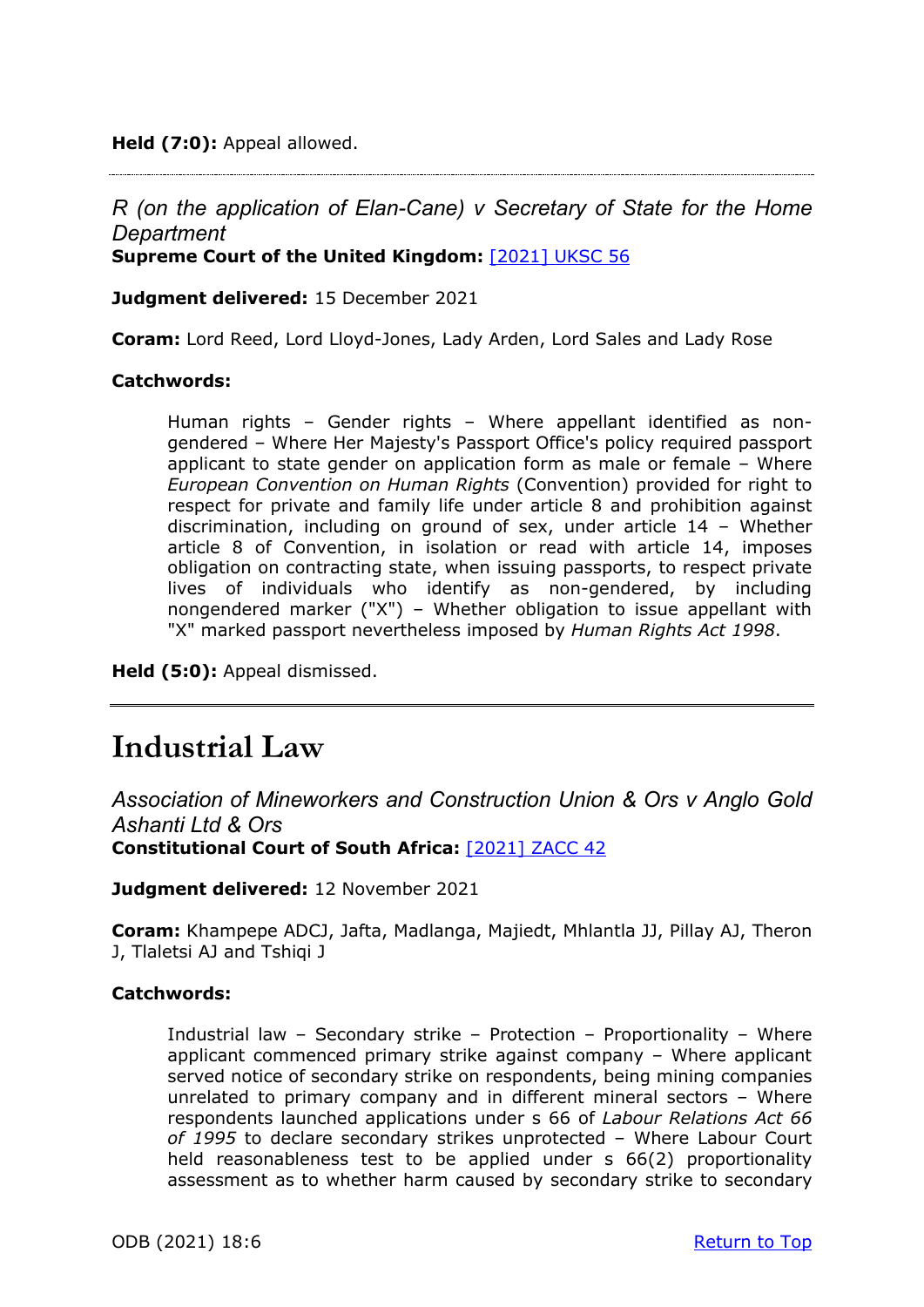employer proportional to impact on primary employer – Where Labour Court held secondary strikes not protected as secondary employers could not influence primary employer – Whether secondary strikes protected by Act – Whether proportionality test correct test to apply.

Practice and procedure – Mootness – Where, by time of appeal to Labour Appeal Court, primary strike had been resolved – Where Labour Appeal Court dismissed appeal on basis of mootness – Whether exceptional circumstances exist to clarify interpretation of s 66 despite mootness.

Held (8:1): Leave to appeal granted; appeal dismissed.

*Tourism Holdings Ltd v A Labour Inspector of the Ministry of Business, Innovations and Employment*  **Supreme Court of New Zealand:**[\[2021\] NZSC 157](https://www.courtsofnz.govt.nz/assets/cases/2021/2021-NZSC-157.pdf)

**Judgment delivered:** 15 November 2021

**Coram:** William Young, Glazebrook, O'Regan, Ellen France and Williams JJ

#### **Catchwords:**

Industrial law – Holiday pay – Calculation – Commission payments – Meaning of "ordinary weekly pay" – Where *Holidays Act 2003* conferred on employees right to minimum of four weeks paid holidays after 12 months continuous employment – Where holiday pay calculated by reference to "ordinary weekly pay" – Where employee tour company bus driver guide work determined by length of bus tours rather than calendar week and remuneration included commission depending on length of tour – Where s 8(2) provided in these circumstances, "ordinary weekly pay" calculated by employee's gross earnings in previous four weeks minus "productivity or incentive-based payments not regular part of employee's pay", divided by four to obtain average – Where Employment Court held "regular part" should be construed as "regular part of employee's pay for ordinary working week" and held commissions earned by driver guides not part of pay for ordinary working week – Where Court of Appeal allowed Labour Inspector's appeal and rejected Employment Court's construction – Proper construction of "regular part of employee's pay" – Whether driver guide commission "regular part of employee's pay" and therefore part of "ordinary weekly pay" for calculation of holiday pay.

**Held (5:0):** Appeal dismissed.

### **Insurance**

*Trial Lawyers Association of British Columbia v Royal & Sun Alliance Insurance Company of Canada* **Supreme Court of Canada:**[\[2021\] SCC 47](https://scc-csc.lexum.com/scc-csc/scc-csc/en/item/19075/index.do)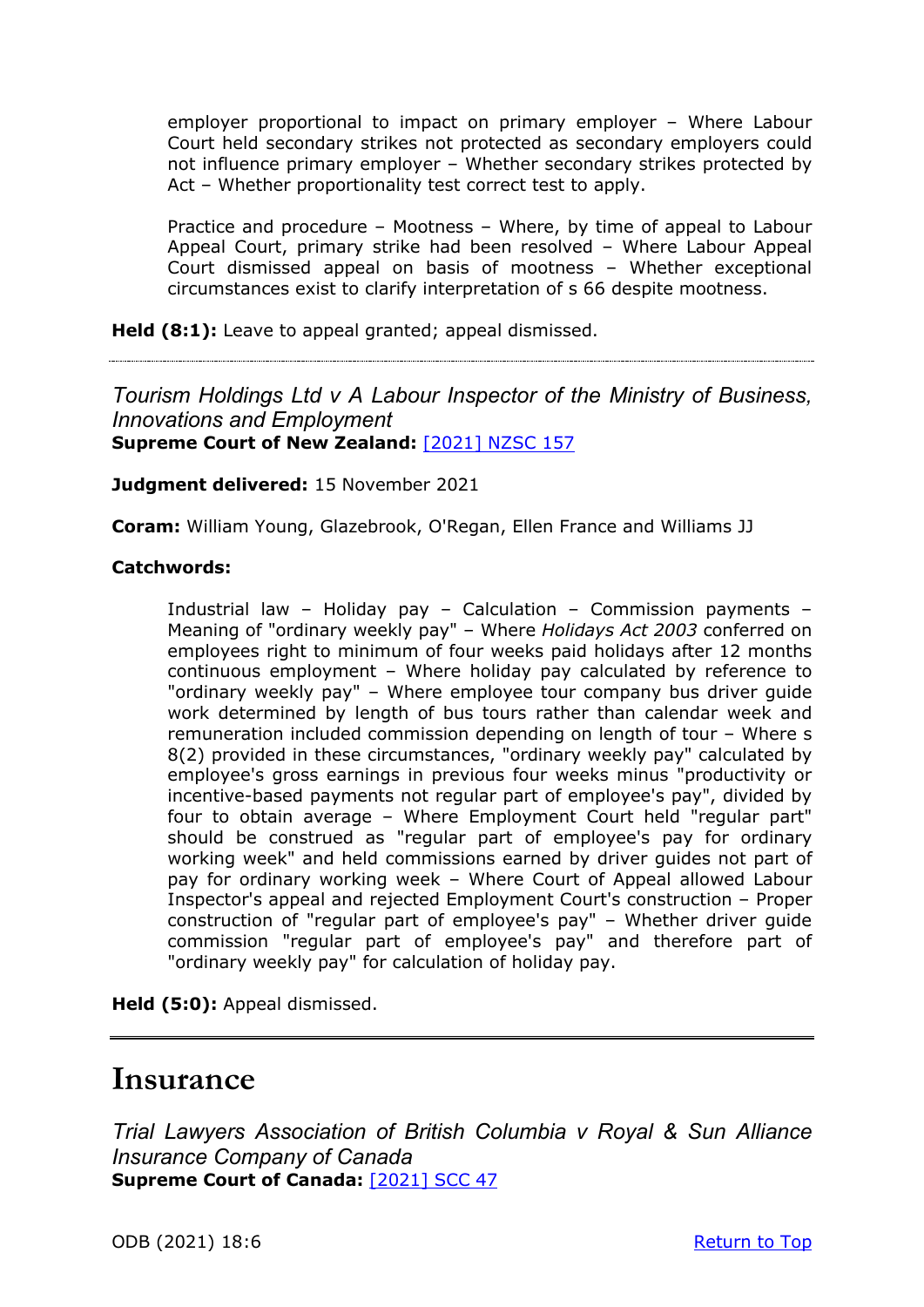### **Judgment delivered:** 18 November 2021

**Coram:** Wagner CJ and Moldaver, Karakatsanis, Côté, Brown, Rowe and Kasirer JJ

#### **Catchwords:**

Insurance – Motor vehicle insurance – Promissory estoppel – Third party claim – Where insured killed in motorcycle accident – Where insured had alcohol in his system at time of accident in breach of insurance policy – Where insurer became aware of insured's policy breach three years after accident and after having defended insured's estate in lawsuits relating to accident – Where insurer ceased to defend insured's estate and denying coverage – Where third party injured in accident seeking to recover judgment against insured's estate from insurer – Whether insurer estopped from denying coverage by its conduct before it had actual knowledge of material facts that constituted breach.

**Held (7:0):** Appeal dismissed.

## **International Law**

*"Maduro Board" of the Central Bank of Venezuela v "Guaidó Board" of the Central Bank of Venezuela* **Supreme Court of the United Kingdom:** [\[2021\] UKSC 57](https://www.supremecourt.uk/cases/docs/uksc-2020-0195-judgment.pdf)

**Judgment delivered:** 20 December 2021

**Coram:** Lord Reed, Lord Hodge, Lord Lloyd-Jones, Lord Hamblen and Lord **Leggatt** 

#### **Catchwords:**

International law – Recognition of government – Recognition of foreign head of state – Foreign act of state doctrine – "One voice" doctrine – Where both claimants, "Maduro Board" and "Guaidó Board", claimed to be entitled to represent Central Bank of Venezuela (BCV) and give instructions to financial institutions within United Kingdom on BCV's behalf – Where Maduro Board claimed to be only validly appointed board of BCV, appointed by Mr Maduro as President of Venezuela – Where Guaidó Board claimed to be ad hoc board of BCV, appointed by Mr Guaidó as interim President of Venezuela – Where, on 4 February 2019, then Foreign Secretary issued statement that "United Kingdom now recognises Juan Guaidó as constitutional interim President of Venezuela, until credible presidential elections can be held" – Whether Mr Guaidó or Mr Maduro is recognised as President of Venezuela – Whether, if Mr Guaidó is recognised as President, Mr Guaidó's appointment of Guaidó Board and of Special Attorney General is valid.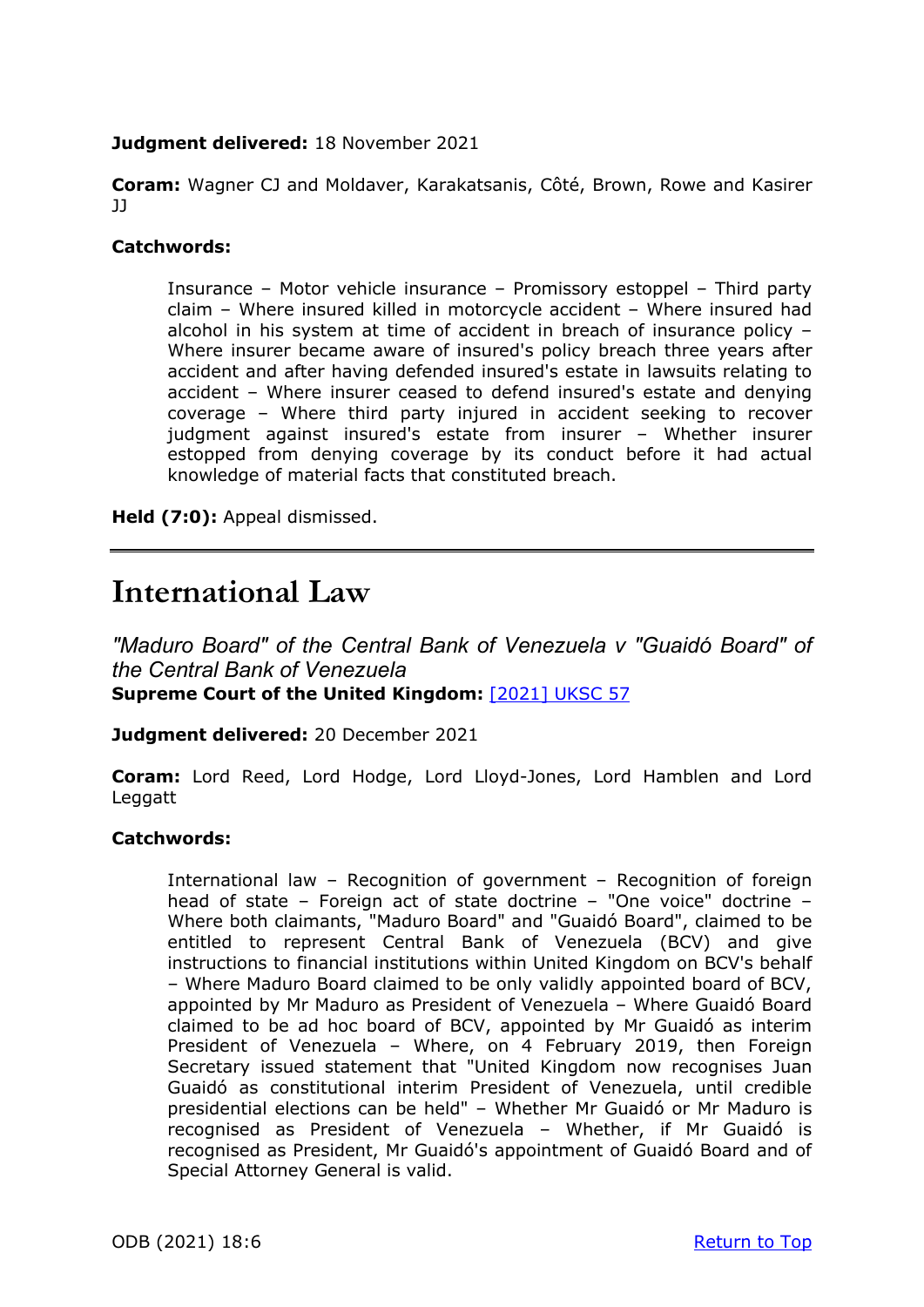## **Practice and Procedure**

*Bester N.O. & Ors v Quintado 120 (Pty) Ltd* **Constitutional Court of South Africa:** [\[2021\] ZACC 49](http://www.saflii.org/za/cases/ZACC/2021/49.html)

**Judgment delivered:** 13 December 2021

**Coram:** Madlanga J, Madondo AJ, Majiedt, Mhlantla JJ, Pillay, Rogers AJJ, Theron J, Tlaletsi AJ and Tshiqi J

#### **Catchwords:**

Practice and procedure – Leave to appeal – Jurisdiction – Discharge of provisional liquidation order – Where Mr Louw defrauded clients of R110 million – Where funds transferred into bank account of Quintado – Where, following sequestration of Mr Louw's estate, estate's joint trustees brought proceedings for order placing Quintado under provisional liquidation – Where provisional liquidation order made by High Court - Where provisional order subsequently discharged – Where Supreme Court refused leave to appeal – Whether Court's jurisdiction engaged.

**Held (9:0):** Leave to appeal refused.

*Burger N.O. & Ors v Bester N.O. & Ors* **Constitutional Court of South Africa:** [\[2021\] ZACC 48](http://www.saflii.org/za/cases/ZACC/2021/48.html)

**Judgment delivered:** 13 December 2021

**Coram:** Madlanga J, Madondo AJ, Majiedt, Mhlantla JJ, Pillay, Rogers AJJ, Theron J, Tlaletsi AJ and Tshiqi J

#### **Catchwords:**

Practice and procedure – Leave to appeal – Jurisdiction – Sequestration order – Where Mr Louw defrauded clients and misappropriated R110 million – Where misappropriated monies had been transferred to Trust of which Mr Louw was trustee – Where, following sequestration of Mr Louw's estate, estate's joint trustees brought proceedings for sequestration of Trust to recover monies advanced to Trust – Where High Court placed Trust under final sequestration – Where Supreme Court refused leave to appeal – Whether Court's jurisdiction engaged.

**Held (9:0):** Leave to appeal refused.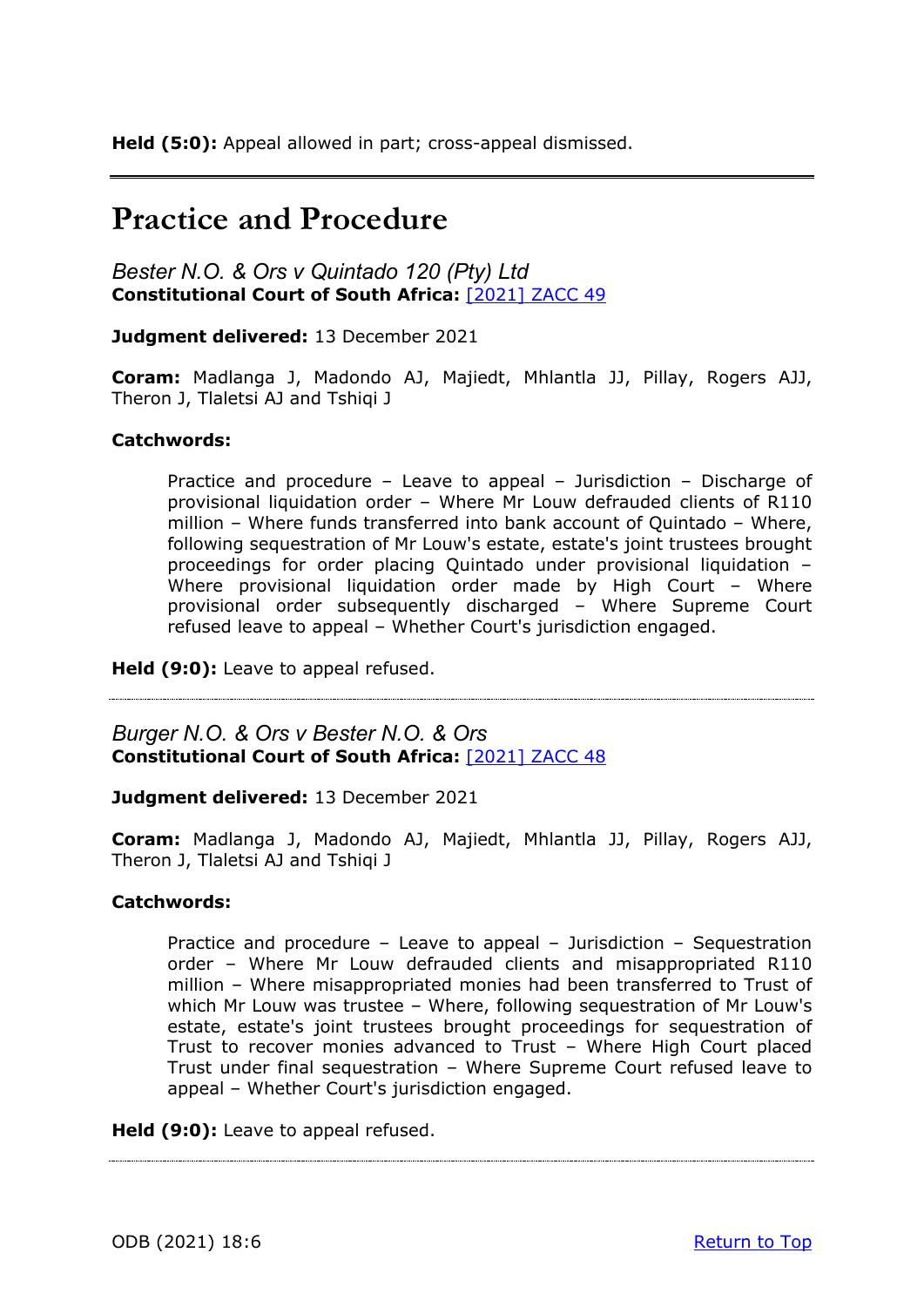### *Her Majesty's Attorney General v Crosland* **Supreme Court of the United Kingdom:** [\[2021\] UKSC 58](https://www.supremecourt.uk/cases/uksc-2021-0160.html)

**Judgment delivered:** 20 December 2021

**Coram:** Lord Briggs, Lady Arden, Lord Kitchin, Lord Burrows and Lady Rose

#### **Catchwords:**

Practice and procedure – Contempt of court – Jurisdiction – Where appellant disclosed outcome of Court's judgment while judgment in draft and embargoed – Where appellant believed draft judgment contained errors and breach of embargo was proportionate response – Where appellant ordered by panel of Supreme Court justices to pay fine for contempt and pay Attorney General's costs of committal application – Whether Supreme Court has jurisdiction to hear appeal against order made by another panel of justices of Supreme Court in exercise of Court's jurisdiction to punish for contempt of court – Whether Supreme Court ignored appellant's motivations, intentions and beliefs and whether relevant to Court's proportionality assessment – Whether finding of contempt was made by independent and impartial tribunal as required by article 6(1) of *European Convention on Human Rights* – Whether costs order was unjust and oppressive.

**Held (4:1; 5:0):** Appeal competent; appeal dismissed.

### *Lloyd v Google LLC*  **Supreme Court of the United Kingdom: [\[2021\] UKSC 50](https://www.supremecourt.uk/cases/docs/uksc-2019-0213-judgment.pdf)**

**Judgment delivered:** 10 November 2021

**Coram:** Lord Reed, Lady Arden, Lord Sales, Lord Leggatt and Lord Burrows

#### **Catchwords:**

Practice and procedure – Representative claim – Service outside jurisdiction – *Data Protection Act 1998* – Meaning of 'damage'– Where s 13 of Act provided individual who suffers damage by reason of contravention of Act entitled to compensation – Where respondent filed compensation claim alleging appellant breached its duties as data controller under Act on his own behalf and on behalf of class of 4 million others – Where respondent claimed uniform sum of £750 per affected person – Where respondent applied to serve claim on appellant outside jurisdiction – Where primary judge refused leave for service on basis pleaded facts did not disclose basis for compensation – Where Court of Appeal allowed appeal – Whether s 13 requires proof breach of Act caused each individual actual damage, or whether claim for uniform sum of damages per person sufficient – Whether pleadings disclose proper basis for compensation under s 13 of Act – Whether leave for service outside jurisdiction be granted.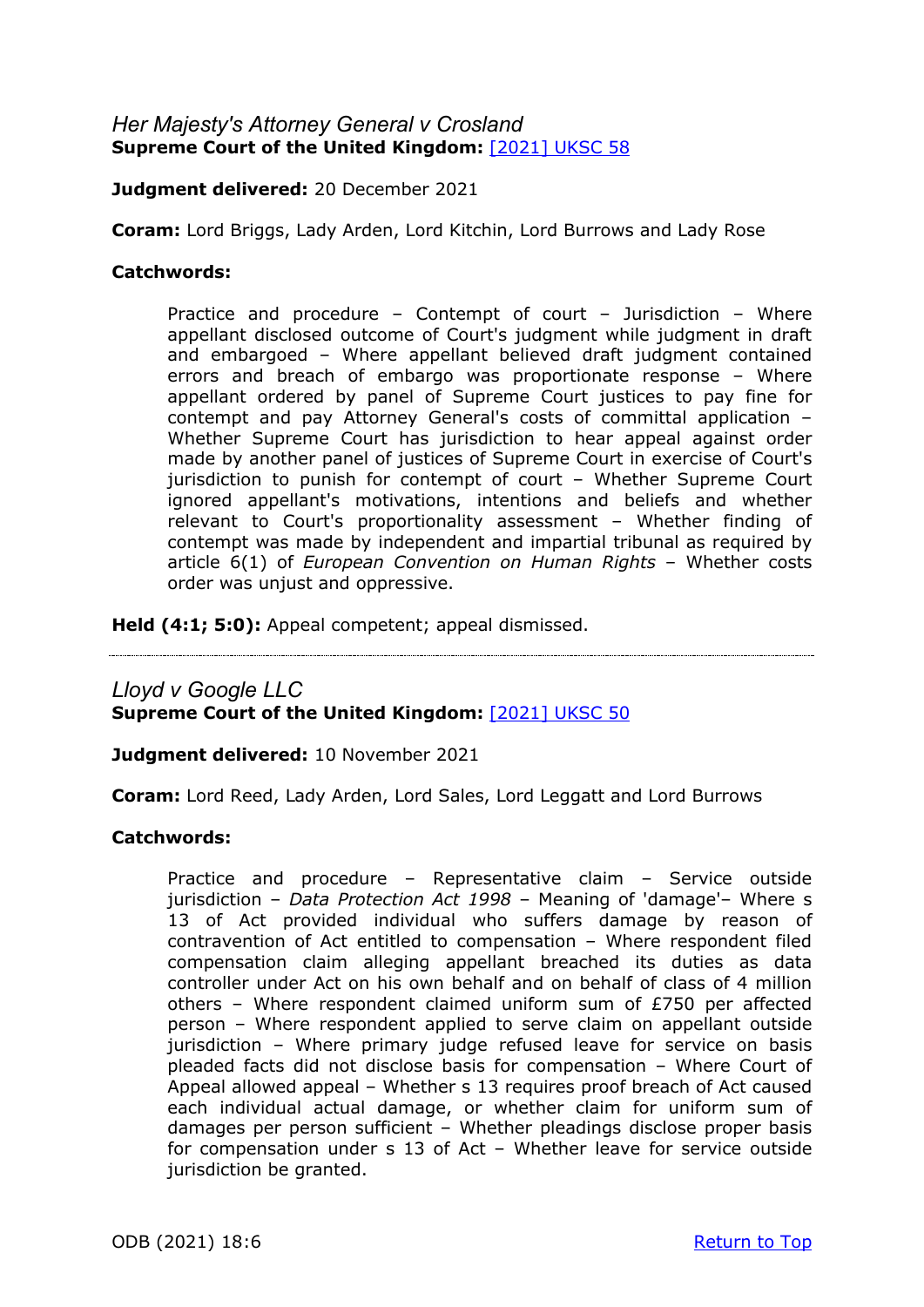#### **Held (5:0):** Appeal allowed.

*Member of the Executive Council for Cooperative Governance and Traditional Affairs, KwaZulu-Natal v Nkandla Local Municipality & Ors* **Constitutional Court of South Africa:** [\[2021\] ZACC 39](https://www.saflii.org/za/cases/ZACC/2021/46.html)

#### **Judgment delivered:** 8 December 2021

**Coram:** Khampepe ADCJ, Jafta, Madlanga, Majiedt, Mhlantla JJ, Pillay AJ, Theron J, Tlaletsi AJ and Tshiqi J

#### **Catchwords:**

Practice and procedure – Leave to appeal – Interests of justice – Mootness – Where s 54A(2) of *Local Government Municipal Systems Act 32 of 2000* required municipal managers to have "skills, expertise, competencies and qualifications as prescribed" – Where appointments of municipal managers to local municipalities challenged by applicant – Where delay occasioned by failure of applicant to act within time frames in Systems Act and delay in bringing review applications – Where Court in *South African Municipal Workers' Union v Minister of Co-operative Governance & Traditional Affairs* [2017] ZACC 7 held that s 54A was invalid and unconstitutional - Whether leave to appeal be granted – Whether application is moot – Proper test for leave to appeal.

**Held (9:0):** Leave to appeal refused.

*Mtolo & Anor v Lombard & Ors* **Constitutional Court of South Africa:** [\[2021\] ZACC 39](http://www.saflii.org/za/cases/ZACC/2021/39.html)

**Judgment delivered:** 8 November 2021

**Coram:** Madlanga J, Madondo AJ, Majiedt, Mhlantla JJ, Pillay, Rogers AJJ, Tlaletsi AJ and Tshiqi J

#### **Catchwords:**

Practice and procedure – Urgency – Irreparable harm – Where applicants live in property owned by fourth respondent, and sold to third respondent – Where applicant assured residence in property until secured alternative accommodation – Where first respondent removed roof and windows of property, forcing applicants to live in open – Where applicant obtained order from High Court enjoining respondents to restore property to state fit for human occupation and granted leave to approach it on urgent basis in event of non-compliance – Where applicant subsequently brought urgent High Court application alleging house remained unfit for human occupation – Where respondents averred compliance – Where primary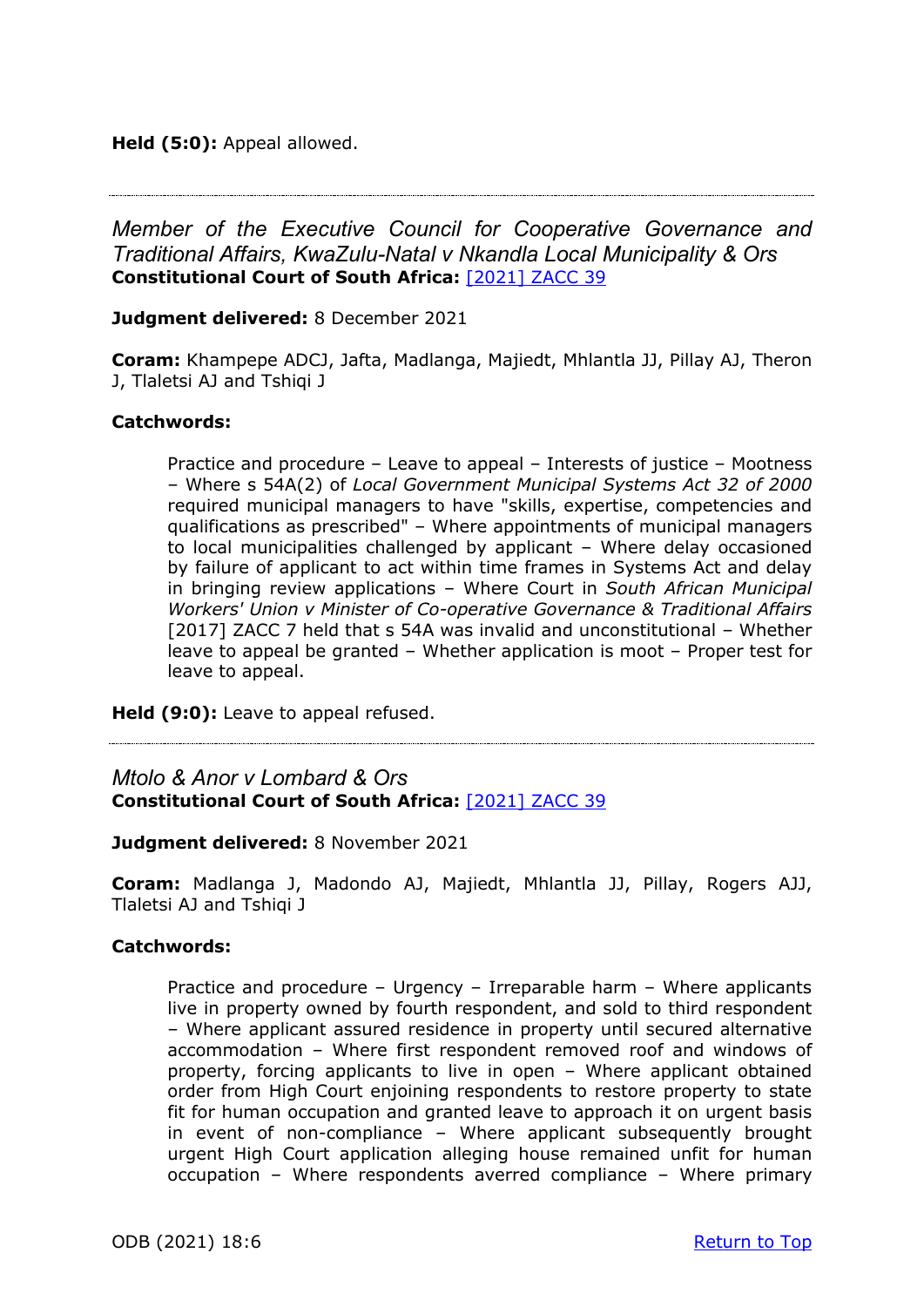judge struck matter from roll for lack of urgency – Whether applicants would suffer irreparable harm if made to wait for ordinary procedure – Whether applicants' matter urgent.

**Held (8:0):** Leave to appeal granted; appeal allowed.

### *Te Warena Taua & Ors v Tahi Enterprises Limited* **Supreme Court of New Zealand:**[\[2021\] NZSC 182](https://www.courtsofnz.govt.nz/assets/cases/2021/2021-NZSC-182.pdf)

#### **Judgment delivered:** 15 December 2021

**Coram:** Winkelmann CJ, Glazebrook, O'Regan, Ellen France and Williams JJ

#### **Catchwords:**

Practice and procedure – Representation orders – Where claims brought in relation to joint venture agreement and other dealings between Tahi Enterprises Ltd and members of Te Kawerau ā Maki – Where proceedings stalled while parties sought to resolve issues about who is entitled to speak for whom – Where respondents sought order for disclosure of names – Where High Court ordered disclosure of names of iwi members over age of 18 when joint venture agreement was entered into – Where orders upheld on appeal to Court of Appeal – Where leave granted to appeal to Supreme Court – Whether representation orders should be made – Proper form of representation orders.

**Held (5:0):** Appeal allowed, with substituted orders made by consent.

## **Private International Law**

*HMB Holdings Ltd v Antigua and Barbuda*  **Supreme Court of Canada:**[\[2021\] SCC 44](https://scc-csc.lexum.com/scc-csc/scc-csc/en/item/19047/index.do)

**Judgment delivered:** 4 November 2021

**Coram:** Wagner CJ and Karakatsanis, Côté, Rowe and Kasirer JJ

### **Catchwords:**

Private international law – Foreign judgments – Reciprocal enforcement – Registration – Carrying on business – Where foreign judgment awarded compensation to judgment creditor for expropriation of lands by judgment debtor – Where judgment creditor successfully obtained default judgment in British Columbia to enforce foreign judgment – Where judgment creditor then applied for registration of default judgment in reciprocating jurisdiction of Ontario – Where application dismissed on basis judgment debtor not carrying on business in British Columbia – Whether judgment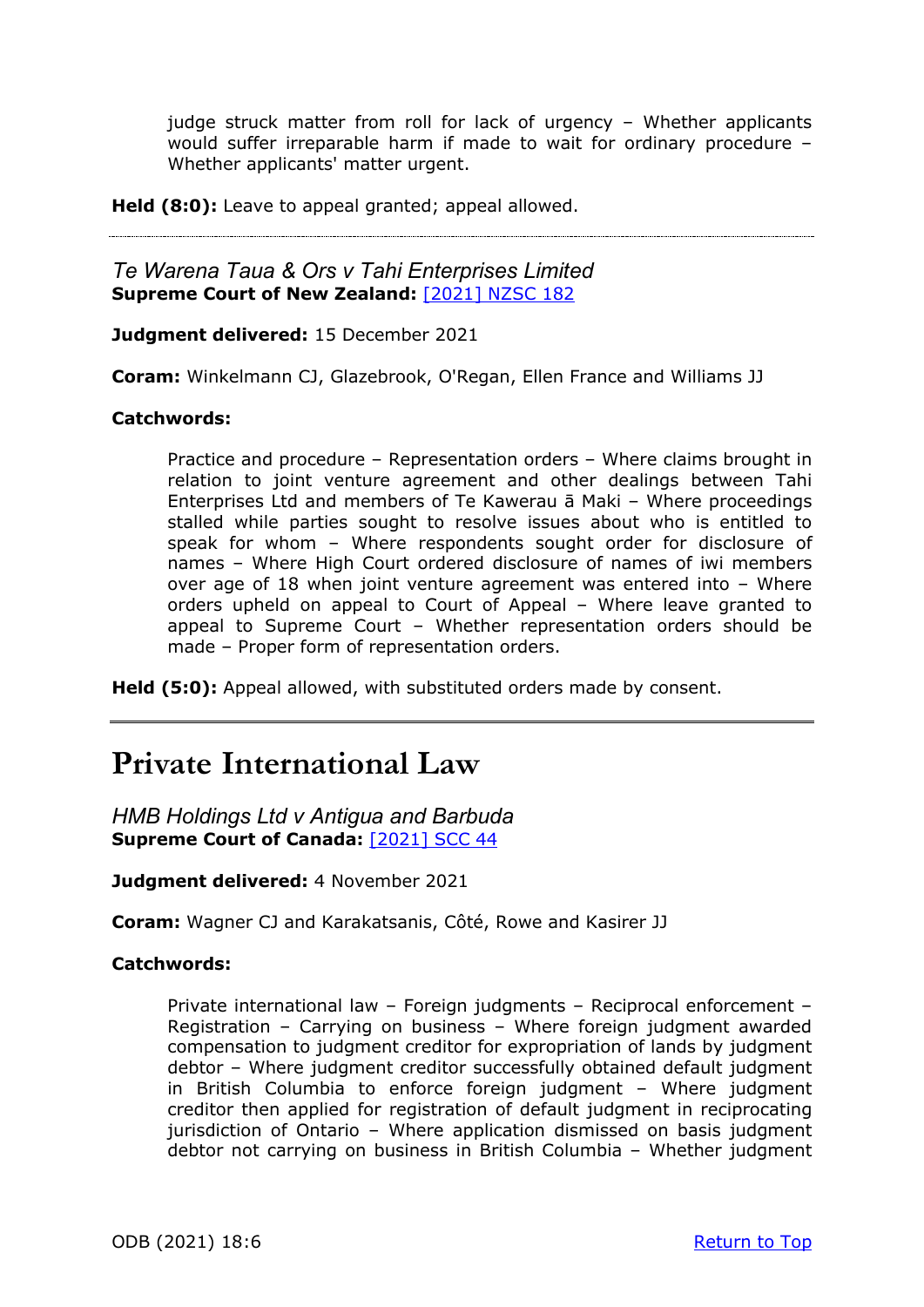creditor precluded from having default judgment registered in Ontario – *Reciprocal Enforcement of Judgments Act*, RSO 1990, c R.5, s 3(b).

**Held (5:0):** Appeal dismissed.

## **Taxation**

*Canada v Alta Energy Luxembourg SARL* **Supreme Court of Canada:**[\[2021\] SCC 49](https://scc-csc.lexum.com/scc-csc/scc-csc/en/item/19089/index.do)

**Judgment delivered:** 26 November 2021

**Coram:** Wagner CJ and Abella, Moldaver, Karakatsanis, Côté, Brown, Rowe, Martin and Kasirer JJ

#### **Catchwords:**

Taxation – Income tax – Tax avoidance – Application of general anti-avoidance rule – Where large capital gain realised by corporate resident of Luxembourg on sale of shares whose value derived principally from immovable property situated in Canada – Where corporation claimed exemption from Canadian tax on basis shares were protected property under tax treaty between Canada and Luxembourg – Whether general anti‑avoidance rule applicable to deny requested exemption – *Income Tax Act*, RSC 1985, c 1 (5th Supp), s 245 – *Convention between the Government of Canada and the Government of the Grand Duchy of Luxembourg for the Avoidance of Double Taxation and the Prevention of Fiscal Evasion with Respect to Taxes on Income and on Capital*, Can TS 2000 No 22, art 13.

**Held (6:3):** Appeal dismissed.

*Canada v Loblaw Financial Holdings Inc.* **Supreme Court of Canada:**[\[2021\] SCC 51](https://decisions.scc-csc.ca/scc-csc/scc-csc/en/item/19096/index.do)

**Judgment delivered:** 3 December 2021

**Coram:** Wagner CJ and Moldaver, Karakatsanis, Côté, Brown, Martin and Kasirer  $J<sub>J</sub>$ 

#### **Catchwords:**

Taxation – Income tax – Assessment – Foreign accrual property income – Financial institution exception – Arm's length requirement – Conducting business – Where Canadian corporate taxpayer did not include income earned by foreign subsidiary in Canadian tax return for several taxation years – Where taxpayer claimed foreign subsidiary's activities covered by financial institution exception to rules for foreign accrual property income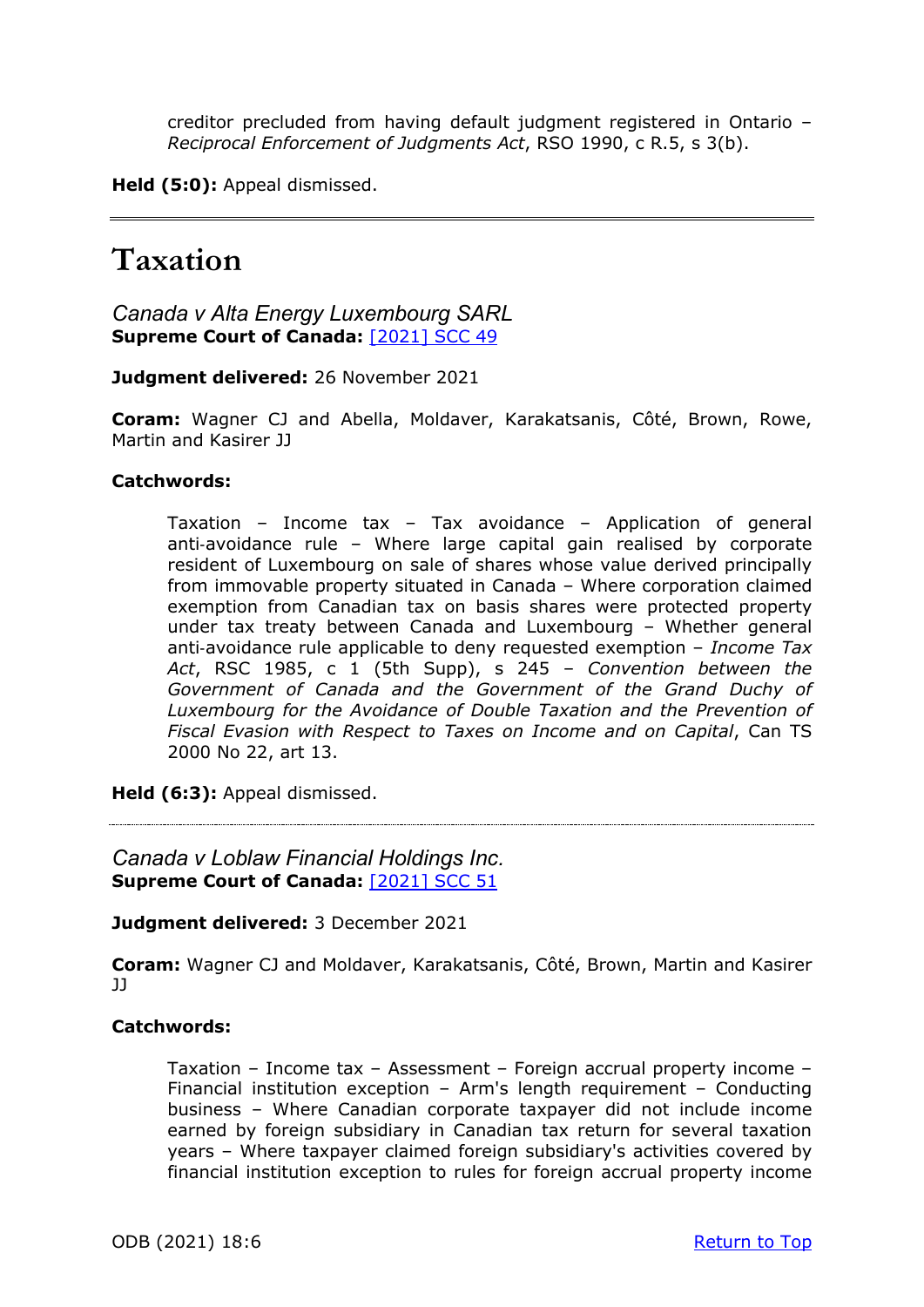– Where Tax Court held that exception does not apply because foreign subsidiary dealing principally with non-arm's length persons - Whether foreign subsidiary's business conducted principally with persons with whom it deals at arm's length – Whether parent corporation's injection of capital or corporate oversight relevant to arm's length test – *Income Tax Act*, R.S.C. 1985, c. 1 (5th Supp.), s. 95(1) "investment business".

**Held (7:0):** Appeal dismissed.

## **Traditional Affairs**

*Langa v Premier of Limpopo & Ors* **Constitutional Court of South Africa:** [\[2021\] ZACC 38](http://www.saflii.org/za/cases/ZACC/2021/38.html)

**Judgment delivered:** 5 November 2021

**Coram:** Khampepe ADCJ, Jafta, Madlanga, Majiedt, Mhlantla JJ, Pillay AJ, Theron J, Tlaletsi AJ and Tshiqi JJ

#### **Catchwords:**

Traditional affairs – Senior traditional leader – Removal by Premier – Wrongful appointment and recognition – Where s 13(3) of *Limpopo Traditional Leadership and Institutions Act 6 of 2005* provided Premier may remove traditional leader from office under certain circumstances – Where applicant recognised as senior traditional leader – Where Royal Family disputed applicant's claim and identified fifth respondent as legitimate senior traditional leader – Where Premier removed applicant from office as senior traditional leader on basis applicant wrongfully recognised – Where applicant unsuccessfully applied for judicial review in High Court – Whether Premier authorised by s 13(3) to remove senior traditional leader on basis of wrongful appointment only.

**Held (9:0):** Leave to appeal granted; appeal allowed.

*Mphephu-Ramabulana & Anor v Mphephu & Ors* **Constitutional Court of South Africa:** [\[2021\] ZACC 43](http://www.saflii.org/za/cases/ZACC/2021/43.html)

**Judgment delivered:** 12 November 2021

**Coram:** Khampepe, Jafta, Majiedt, Mhlantla JJ, Pillay AJ, Theron J, Tlaletsi AJ, and Tshiqi J

#### **Catchwords:**

Traditional affairs – King of VhaVenda community – Recognition by President – Judicial review – Remedies – Stay of order – Where first applicant identified as suitable person to ascend to Venda Throne by Royal